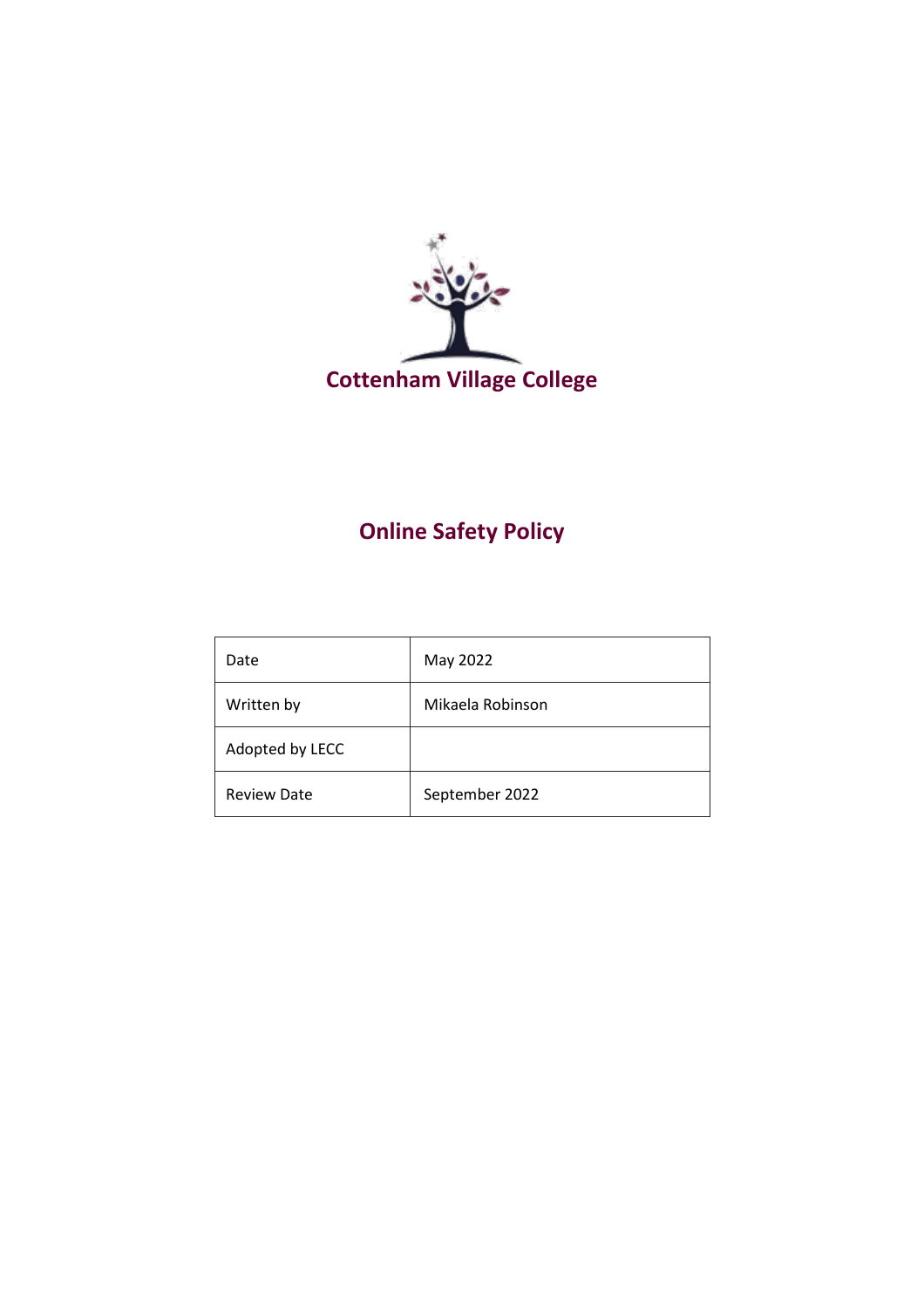# **Contents**

| Local Education Consultative Committee (LECC), led by Online Safety / Safeguarding Link LECC<br>6.1 |  |
|-----------------------------------------------------------------------------------------------------|--|
|                                                                                                     |  |
|                                                                                                     |  |
| 6.2                                                                                                 |  |
|                                                                                                     |  |
|                                                                                                     |  |
|                                                                                                     |  |
|                                                                                                     |  |
|                                                                                                     |  |
|                                                                                                     |  |
|                                                                                                     |  |
|                                                                                                     |  |
|                                                                                                     |  |
|                                                                                                     |  |
|                                                                                                     |  |
|                                                                                                     |  |
|                                                                                                     |  |
|                                                                                                     |  |
|                                                                                                     |  |
|                                                                                                     |  |
|                                                                                                     |  |
|                                                                                                     |  |
|                                                                                                     |  |
|                                                                                                     |  |
|                                                                                                     |  |
|                                                                                                     |  |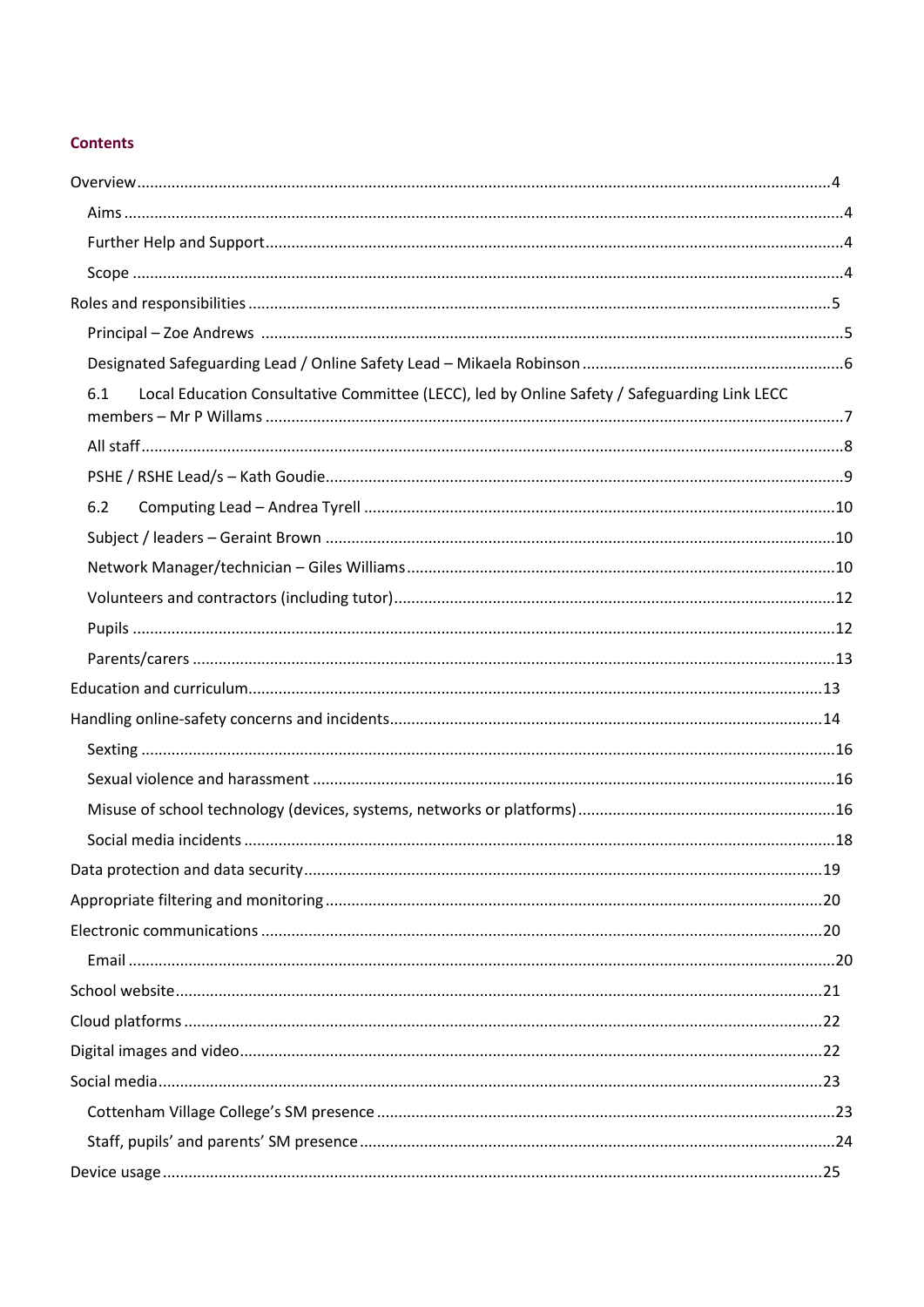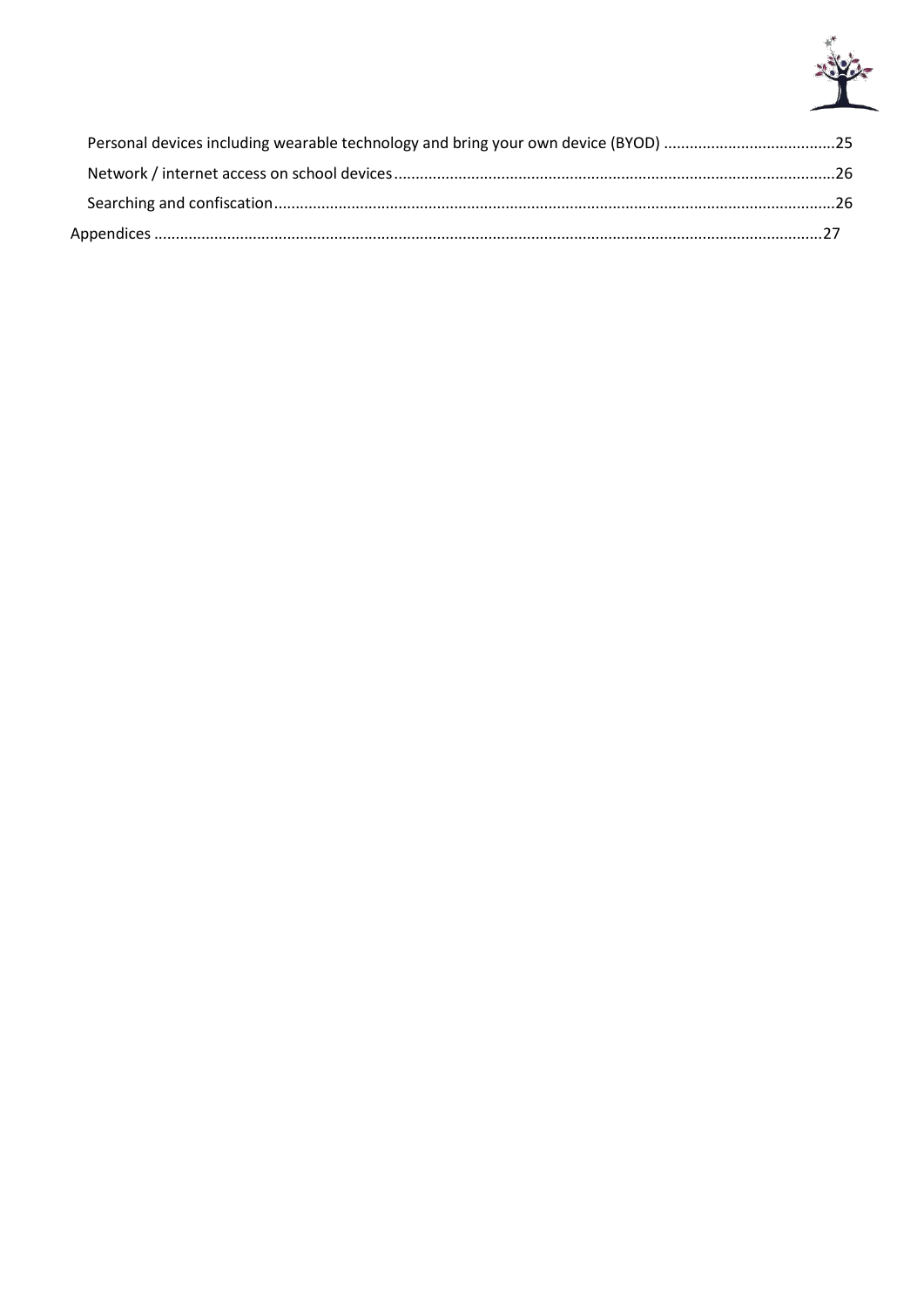

# <span id="page-3-0"></span>**Overview**

#### <span id="page-3-1"></span>**Aims**

This policy aims to:

- Set out expectations for all Cottenham Village College community members' online behaviour, attitudes and activities and use of digital technology (including when devices are offline)
- Help all stakeholders to recognise that online/digital behaviour standards (including social media activity) must be upheld beyond the confines of the school gates and school day, and regardless of device or platform
- Facilitate the safe, responsible and respectful use of technology to support teaching & learning, increase attainment and prepare children and young people for the risks and opportunities of today's and tomorrow's digital world, to survive and thrive online
- Help school staff working with children to understand their roles and responsibilities to work safely and responsibly with technology and the online world:
	- $\circ$  for the protection and benefit of the children and young people in their care, and
	- $\circ$  for their own protection, minimising misplaced or malicious allegations and to better understand their own standards and practice
	- $\circ$  for the benefit of the school, supporting the school ethos, aims and objectives, and protecting the reputation of the school and profession
- Establish clear structures by which online misdemeanours will be treated, and procedures to follow where there are doubts or concerns (with reference to other school policies such as Behaviour Policy or Anti-Bullying Policy)

# <span id="page-3-2"></span>**Further Help and Support**

Internal school channels should always be followed first for reporting and support, as documented in school policy documents, especially in response to incidents, which should be reported in line with your Safeguarding Policy. The DSL will handle referrals to local authority multi-agency safeguarding hubs (MASH) and normally the Principal will handle referrals to the LA designated officer (LADO). The local authority, academy trust or thirdparty support organisations you work with may also have advisors to offer general support.

#### <span id="page-3-3"></span>**Scope**

This policy applies to all members of the Cottenham Village College community (including teaching and support staff, supply teachers and tutors engaged under the DfE National Tutoring Programme, Local Committee Members, volunteers, contractors, students/pupils, parents/carers, visitors and community users) who have access to our digital technology, networks and systems, whether on-site or remotely, and at any time, or who use technology in their school role.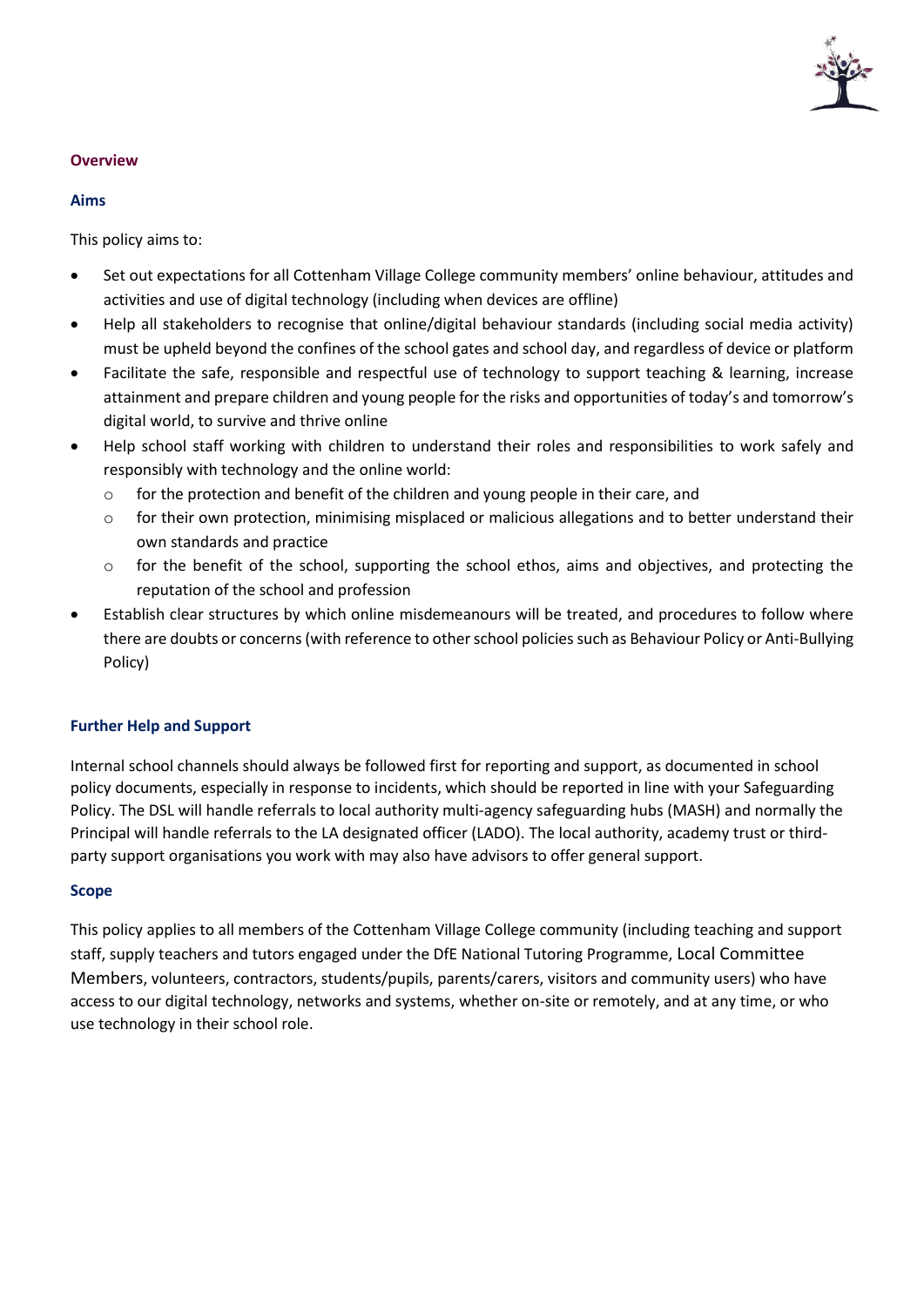

## <span id="page-4-0"></span>**Roles and responsibilities**

This school is a community and all members have a duty to behave respectfully on-line and off-line, to use technology for teaching and learning and to prepare for life after school, and to immediately report any concerns or inappropriate behaviour, to protect staff, pupils, families and the reputation of the school. We learn together, make honest mistakes together and support each other in a world that is online and offline at the same time.

#### <span id="page-4-1"></span>**Principal – Zoe Andrews**

- Support safeguarding leads and technical staff as they review protections for **pupils in the home** and **remote-learning** procedures, rules and safeguards.
- Foster a culture of safeguarding where online safety is fully integrated into whole-school safeguarding
- Oversee the activities of the designated safeguarding lead and ensure that the DSL responsibilities listed in the section below are being followed and fully supported
- Ensure that policies and procedures are followed by all staff
- Undertake training in offline and online safeguarding, in accordance with statutory guidance and relevant Local Safeguarding Partnerships
- Liaise with the designated safeguarding lead on all online-safety issues which might arise and receive regular updates on school issues and broader policy and practice information
- Take overall responsibility for data management and information security ensuring the school's provision follows best practice in information handling; work with the DPO, DSL and LECC MEMBERS to ensure a GDPR-compliant framework for storing data, but helping to ensure that child protection is always put first and data-protection processes support careful and legal sharing of information
- Ensure the school implements and makes effective use of appropriate ICT systems and services including school-safe filtering and monitoring, protected email systems and that all technology including cloud systems are implemented according to child-safety first principles
- Be responsible for ensuring that all staff receive suitable training to carry out their safeguarding and online safety roles
- Understand and make all staff aware of procedures to be followed in the event of a serious online safeguarding incident
- Ensure suitable risk assessments are undertaken so the curriculum meets needs of pupils, including risk of children being radicalised
- Ensure that there is a system in place to monitor and support staff (e.g. network manager) who carry out internal technical online-safety procedures
- Ensure LECC MEMBERS are regularly updated on the nature and effectiveness of the school's arrangements for online safety
- Ensure the school website meets statutory requirements (see appendices for website audit document)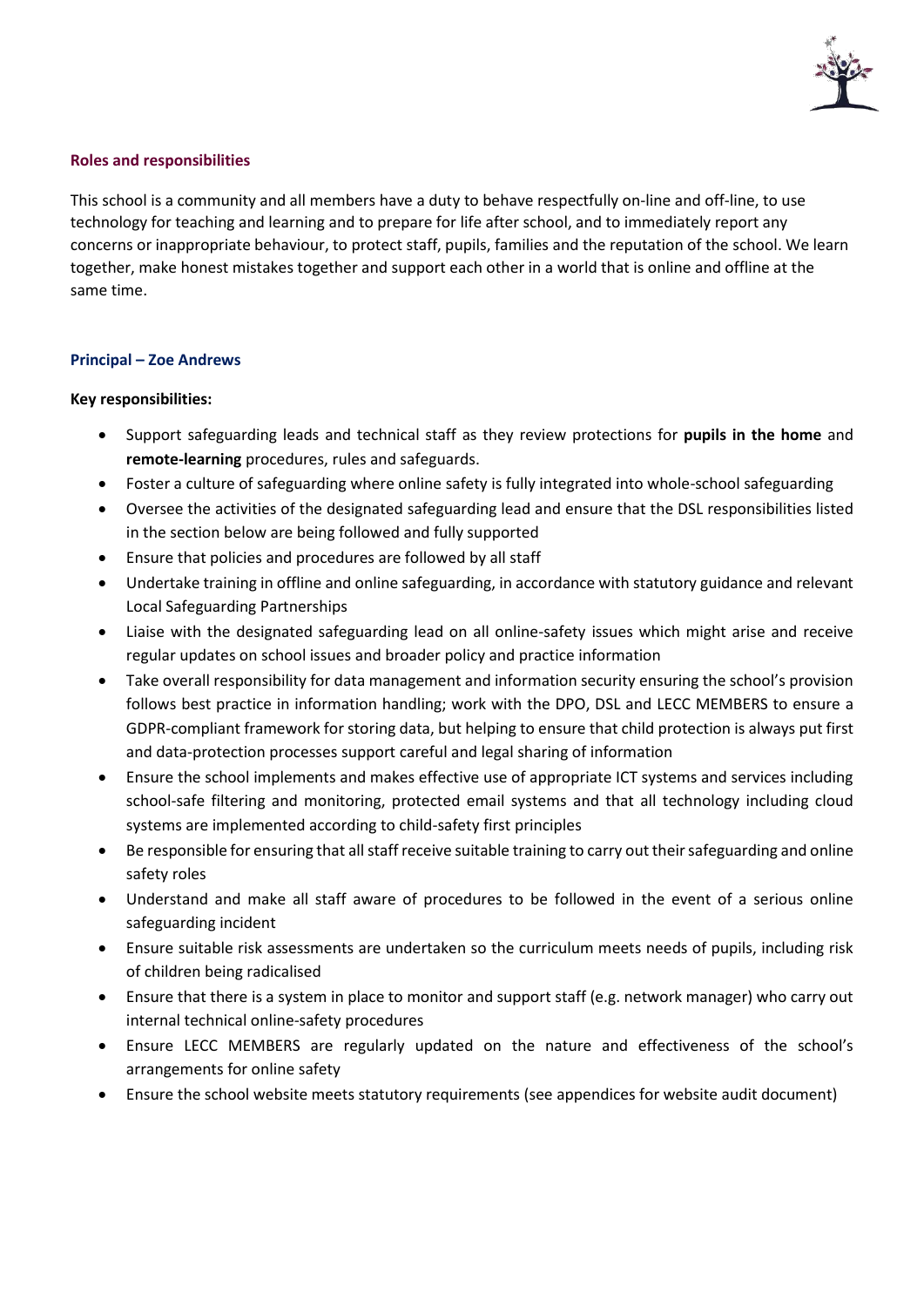

# <span id="page-5-0"></span>**Designated Safeguarding Lead / Online Safety Lead – Mikaela Robinson**

**Key responsibilities** (remember the DSL can delegate certain online safety duties, e.g. to the online-safety coordinator, but not the overall responsibility; this assertion and all quotes below are from Keeping Children Safe in Education 2020):

- "The designated safeguarding lead should take **lead responsibility** for safeguarding and child protection [including online safety] … this **lead** responsibility should not be delegated"
- Work with the HT and technical staff to review protections for **pupils in the home** and **remote-learning** procedures, rules and safeguards.
- Where the online-safety coordinator is not the named DSL or deputy DSL, ensure there is regular review and open communication between these roles and that the DSL's clear overarching responsibility for online safety is not compromised
- Ensure "An effective approach to online safety [that] empowers a school or college to protect and educate the whole school or college community in their use of technology and establishes mechanisms to identify, intervene in and escalate any incident where appropriate."
- "Liaise with staff (especially pastoral support staff, school nurses, IT Technicians, and SENCOs, or the named person with oversight for SEN in a college and Senior Mental Health Leads) on matters of safety and safeguarding (including online and digital safety) and when deciding whether to make a referral by liaising with relevant agencies."
- Take day-to-day responsibility for online safety issues and be aware of the potential for serious child protection concerns
- Remind staff of safeguarding considerations as part of a review of remote learning procedures and technology, including that the same principles of online safety and behaviour apply
- Work with the Principal, DPO and Astra to ensure a GDPR-compliant framework for storing data, but helping to ensure that child protection is always put first and data-protection processes support careful and legal sharing of information
- Stay up to date with the latest trends in online safeguarding and "undertake Prevent awareness training."
- Review and update this policy, other online safety documents (e.g. Acceptable Use Policies) and the strategy on which they are based (in harmony with policies for behaviour, safeguarding, Prevent and others) and submit for review to the LECC MEMBERS.
- Receive regular updates in online safety issues and legislation, be aware of local and school.
- Ensure that online safety education is embedded across the curriculum in line with the statutory RSHE guidance (e.g. by use of the updated UKCIS framework 'Education for a Connected World – 2020 edition') and beyond, in wider school life
- Promote an awareness of and commitment to online safety throughout the school community, with a strong focus on parents, who are often appreciative of school support in this area, but also including hardto-reach parents.
- Communicate regularly with SLT and the designated safeguarding and online safety governor/committee to discuss current issues (anonymised), review incident logs and filtering/change control logs and discuss how filtering and monitoring work and have been functioning/helping.
- Ensure all staff are aware of the procedures that need to be followed in the event of an online safety incident, and that these are logged in the same way as any other safeguarding incident.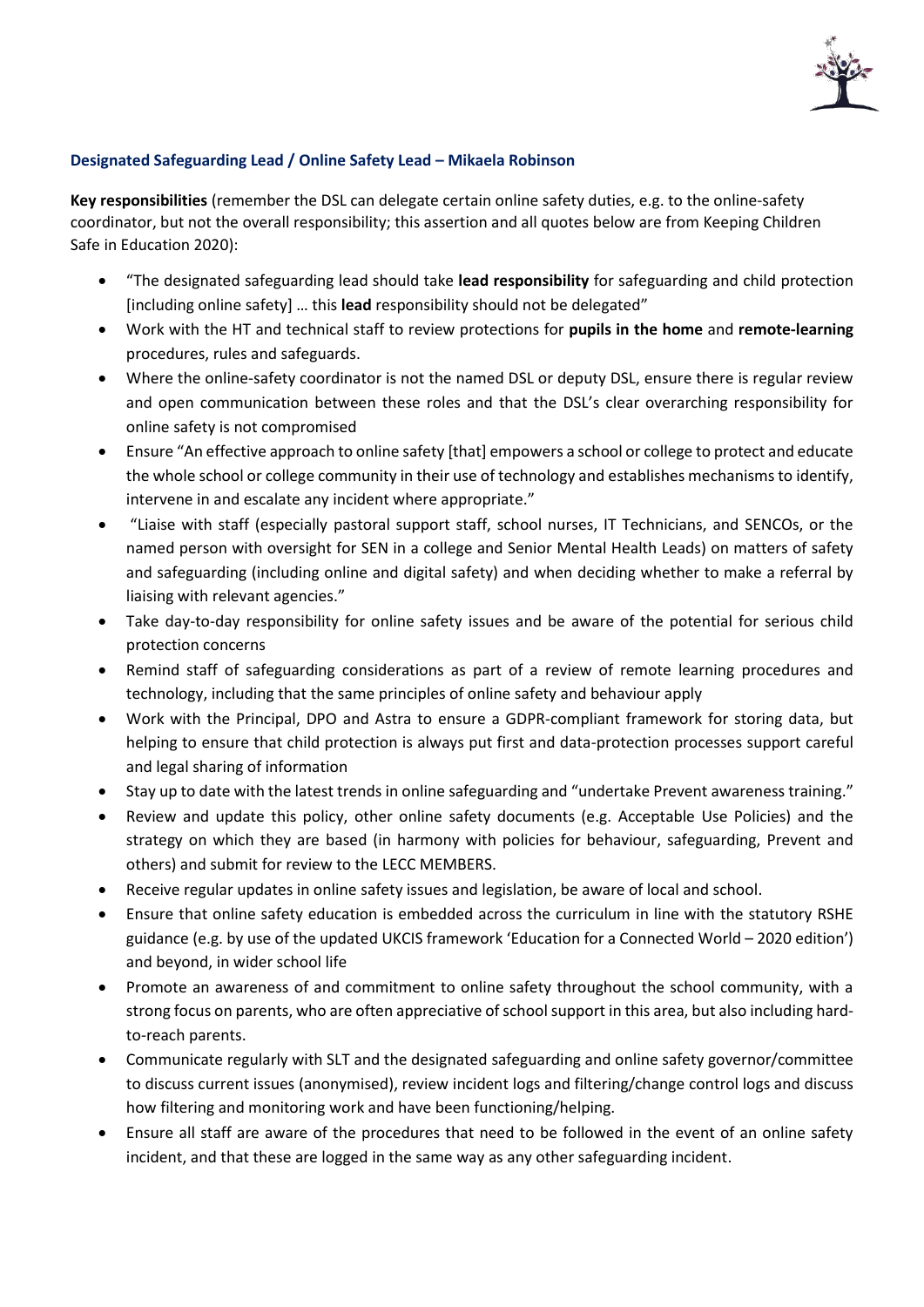

- Ensure adequate provision for staff to flag issues when not in school and for pupils to disclose issues when off site, especially when in isolation/quarantine/lockdown, e.g. a safe, simple, online form on the school home page about 'something that worrying me' that gets mailed securely to the DSL inbox/
- Oversee and discuss 'appropriate filtering and monitoring' with LECC MEMBERS (is it physical or technical?) and ensure staff are aware (Ofsted inspectors have asked classroom teachers about this).
- Ensure the 2018 DfE guidance on sexual violence and harassment is followed throughout the school and that staff adopt a zero-tolerance approach to this, as well as to bullying
- Facilitate training and advice for all staff, including supply teachers:
	- o all staff must read KCSIE Part 1 and all those working with children Annex A
	- o it would also be advisable for all staff to be aware of Annex C (online safety)
	- $\circ$  cascade knowledge of risks and opportunities throughout the organisation

Pay particular attention to **online tutors** this year, both those engaged by the school as part of the DfE scheme who can be asked to sign the contractor AUP, and those hired by parents.

# <span id="page-6-0"></span>**6.1 Local Education Consultative Committee (LECC), led by Online Safety / Safeguarding Link LECC members – Mr P Willams**

# **Key responsibilities (quotes are taken from Keeping Children Safe in Education 2020)**

- Approve this policy and strategy and subsequently review its effectiveness, e.g. by asking the questions in the helpful document from the UK Council for Child Internet Safety (UKCIS) [Online safety in schools and](https://assets.publishing.service.gov.uk/government/uploads/system/uploads/attachment_data/file/562876/Guidance_for_School_Governors_-_Question_list.pdf)  [colleges: Questions from the Governing Board](https://assets.publishing.service.gov.uk/government/uploads/system/uploads/attachment_data/file/562876/Guidance_for_School_Governors_-_Question_list.pdf)
- Ask about how the school has reviewed protections for **pupils in the home** (including when with online tutors) and **remote-learning** procedures, rules and safeguards.
- "Ensure an appropriate **senior member** of staff, from the school or college **leadership team**, is appointed to the role of DSL [with] **lead responsibility** for safeguarding and child protection (including online safety) [with] the appropriate status and authority [and] time, funding, training, resources and support..."
- Support the school in encouraging parents and the wider community to become engaged in online safety activities
- Have regular strategic reviews with the online-safety co-ordinator / DSL and incorporate online safety into standing discussions of safeguarding at governor meetings
- Where the online-safety coordinator is not the named DSL or deputy DSL, ensure that there is regular review and open communication between these roles and that the DSL's clear overarching responsibility for online safety is not compromised
- Work with the DPO, DSL and Principal to ensure a GDPR-compliant framework for storing data, but helping to ensure that child protection is always put first and data-protection processes support careful and legal sharing of information
- Check all school staff have read Part 1 of KCSIE; SLT and all working directly with children have read Annex A; check that Annex C on Online Safety reflects practice in your school
- "Ensure that all staff undergo safeguarding and child protection training (including online safety) at induction. The training should be regularly updated in line with advice from the local three safeguarding partnersintegrated, aligned and considered as part of the overarching safeguarding approach."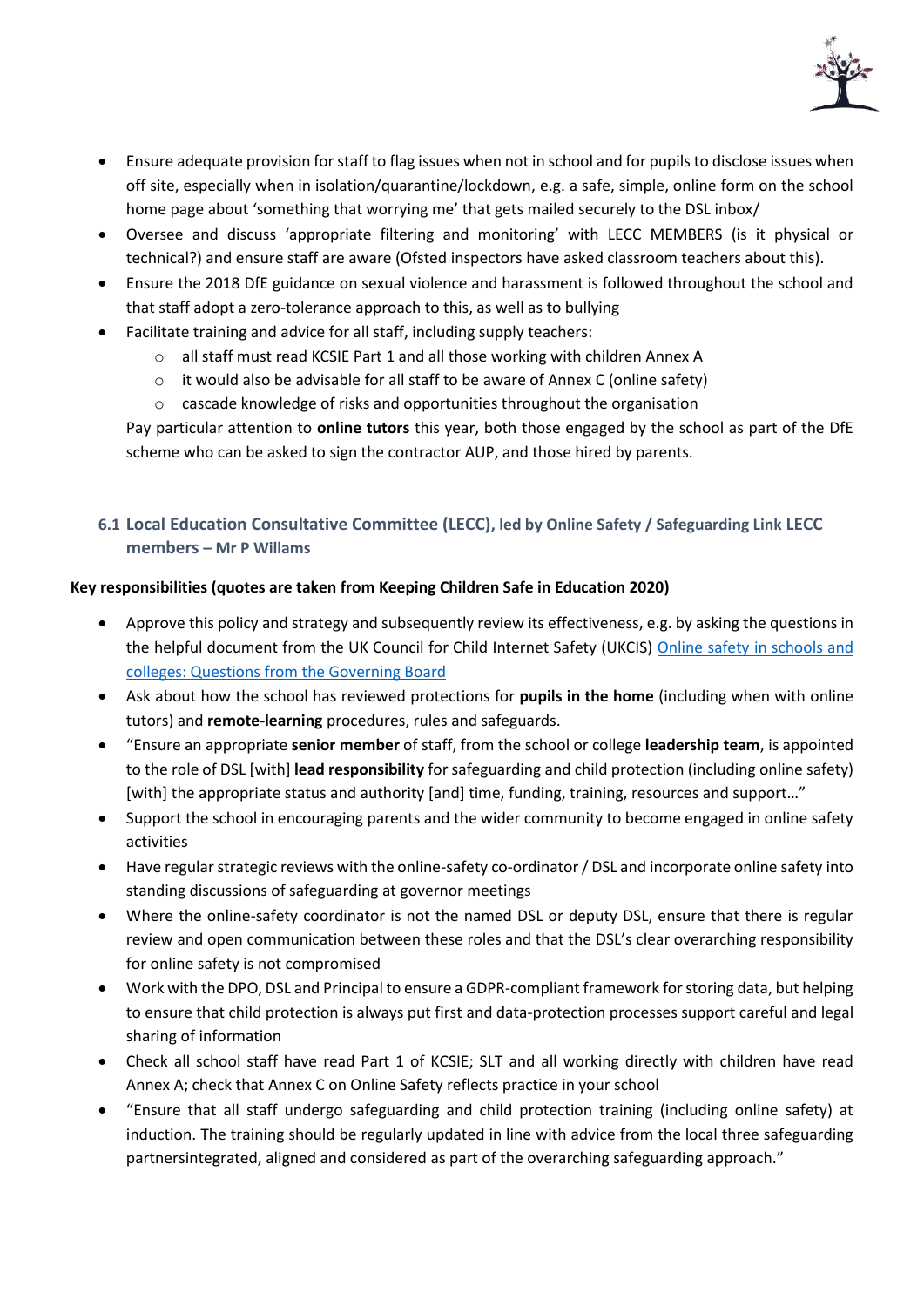

- "Ensure appropriate filters and appropriate monitoring systems are in place [but…] be careful that 'overblocking' does not lead to unreasonable restrictions as to what children can be taught with regard to online teaching and safeguarding".
- "Ensure that children are taught about safeguarding, including online safety […] as part of providing a broad and balanced curriculum […] Consider a whole school or college approach to online safety [with] a clear policy on the use of mobile technology." NB – you may wish to refer to 'Teaching Online Safety in Schools 2019' and investigate/adopt the UKCIS cross-curricular framework 'Education for a Connected World – 2020 edition' to support a whole-school approach

# <span id="page-7-0"></span>**All staff**

- In 2021 pay particular attention to safeguarding provisions for **home-learning** and **remote-teaching technologies**. There are further details in the staff AUP.
- Recognise that **RSHE** has been introduced and that it is a whole-school subject requiring the support of all staff; online safety has become core to this new subject
- Understand that online safety is a core part of safeguarding; as such it is part of everyone's job never think that someone else will pick it up
- Know who the Designated Safeguarding Lead (DSL) and Online Safety Lead (OSL) are Lisa Langley and Sarah Halsey.
- Read Part 1, Annex A and Annex C of Keeping Children Safe in Education (whilst Part 1 is statutory for all staff, Annex A for SLT and those working directly with children, it is good practice for all staff to read all three sections).
- Read and follow this policy in conjunction with the school's main safeguarding policy
- Record online-safety incidents in the same way as any safeguarding incident and report in accordance with school procedures.
- Understand that safeguarding is often referred to as a jigsaw puzzle you may have discovered the missing piece so do not keep anything to yourself
- Sign and follow the staff acceptable use policy and code of conduct/handbook available on My Concern.
- Notify the DSL/OSL if policy does not reflect practice in your school and follow escalation procedures if concerns are not promptly acted upon
- Identify opportunities to thread online safety through all school activities as part of a whole school approach in line with the RSHE curriculum, both outside the classroom and within the curriculum, supporting curriculum/stage/subject leads, and making the most of unexpected learning opportunities as they arise (which have a unique value for pupils)
- Whenever overseeing the use of technology in school or for homework or remote teaching, encourage and talk about appropriate behaviour and how to get help and consider potential risks and the ageappropriateness of websites (find out what appropriate filtering and monitoring systems are in place)
- When supporting pupils remotely, be mindful of additional safeguarding considerations.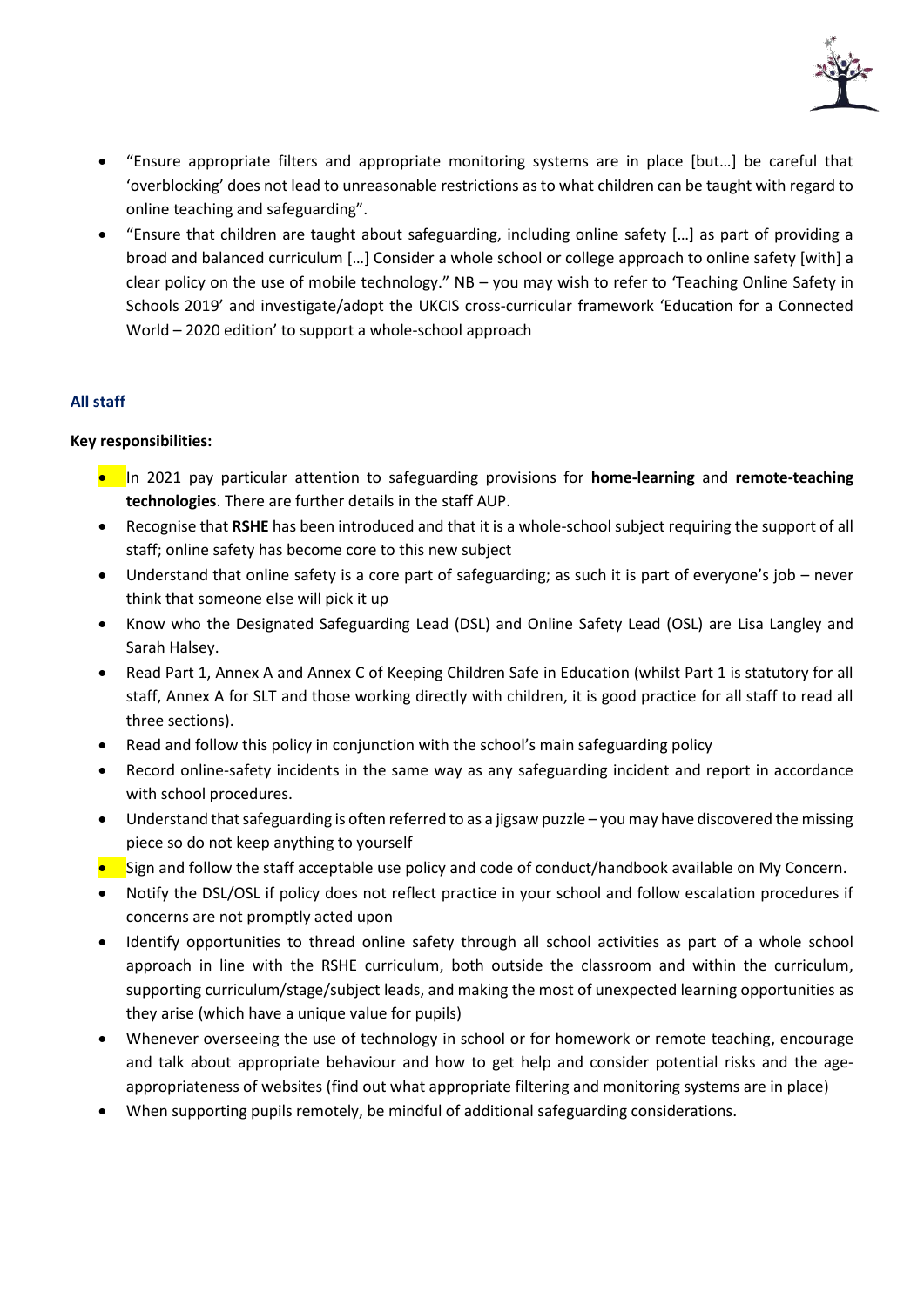

- Carefully supervise and guide pupils when engaged in learning activities involving online technology, supporting them with search skills, critical thinking, age appropriate materials and signposting, and legal issues such as copyright and GDPR.
- Be aware of security best-practice at all times, including password hygiene and phishing strategies.
- Prepare and check all online source and resources before using
- Encourage pupils/students to follow their acceptable use policy at home as well as at school, remind them about it and enforce school sanctions.
- Notify the DSL/OSL of new trends and issues before they become a problem
- Take a zero-tolerance approach to bullying and low-level sexual harassment (your DSL will disseminate relevant information from the new DfE document on this)
- Be aware that you are often most likely to see or overhear online-safety issues (particularly relating to bullying and sexual harassment and violence) in the playground, corridors, toilets and other communal areas outside the classroom – let the DSL/OSL know
- Receive regular updates from the DSL/OSL and have a healthy curiosity for online safeguarding issues
- Model safe, responsible and professional behaviours in their own use of technology. This includes outside the school hours and site, and on social media, in all aspects upholding the reputation of the school and of the professional reputation of all staff.

# <span id="page-8-0"></span>**PSHE / RSHE Lead/s – Alexandra Farzad and Nicola Bussingham**

- As listed in the 'all staff' section, plus:
- Embed consent, mental wellbeing, healthy relationships and staying safe online into the PSHE/ Relationships education, relationships and sex education (RSE) and health education curriculum. "This will include being taught what positive, healthy and respectful online relationships look like, the effects of their online actions on others and knowing how to recognise and display respectful behaviour online. Throughout these subjects, teachers will address online safety and appropriate behaviour in an age appropriate way that is relevant to their pupils' lives."
- This will complement the computing curriculum, which covers the principles of online safety at all key stages, with progression in the content to reflect the different and escalating risks that pupils face. This includes how to use technology safely, responsibly, respectfully and securely, and where to go for help and support when they have concerns about content or contact on the internet or other online technologies.
- Work closely with the DSL/OSL and all other staff to ensure an understanding of the issues, approaches and messaging within PSHE / RSHE.
- Note that an RSHE policy should now be included on the school website.
- Work closely with the Computing lead to avoid overlap but ensure a complementary whole-school approach, and with all other lead staff to embed the same whole-school approach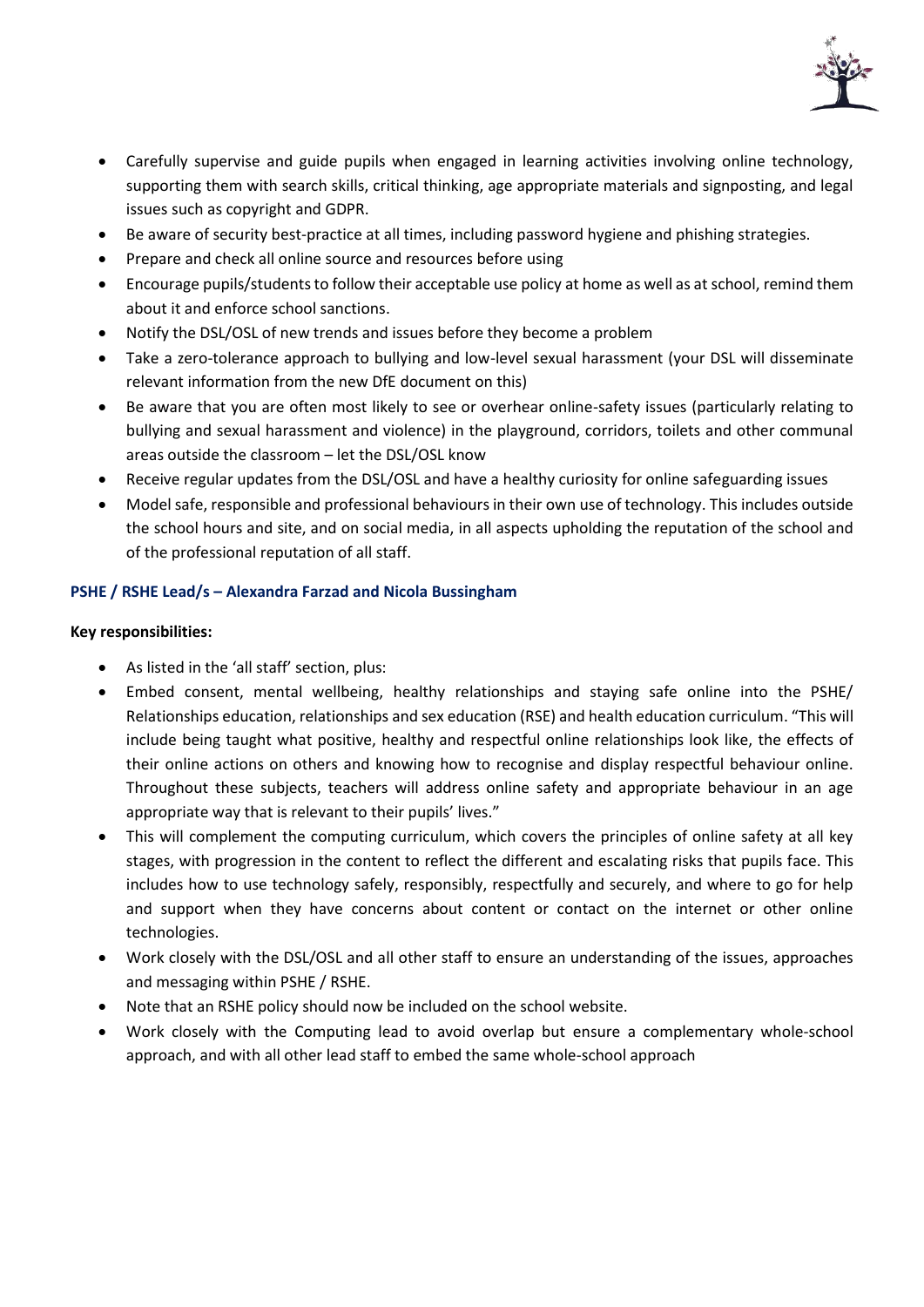

# <span id="page-9-0"></span>**6.2 Computing Lead – Andrea Tyrell**

#### **Key responsibilities:**

- As listed in the 'all staff' section, plus:
- Oversee the delivery of the online safety element of the Computing curriculum in accordance with the national curriculum
- Work closely with the RSHE lead to avoid overlap but ensure a complementary whole-school approach
- Work closely with the DSL/OSL and all other staff to ensure an understanding of the issues, approaches and messaging within Computing
- Collaborate with technical staff and others responsible for ICT use in school to ensure a common and consistent approach, in line with acceptable-use agreements

#### <span id="page-9-1"></span>**Subject / leaders – Amelia Parker**

#### **Key responsibilities:**

- As listed in the 'all staff' section, plus:
- Look for opportunities to embed online safety in your subject or aspect, especially as part of the new RSHE curriculum, and model positive attitudes and approaches to staff and pupils alike
- Consider how the UKCIS framework Education for a Connected World and Teaching Online Safety in Schools can be applied in your context
- Work closely with the DSL/OSL and all other staff to ensure an understanding of the issues, approaches and messaging within Computing
- Ensure subject specific action plans also have an online-safety element

#### <span id="page-9-2"></span>**Network Manager/technician – Giles Williams**

- As listed in the 'all staff' section, plus:
- Support the HT and DSL team as they review protections for **pupils in the home** and **remote-learning** procedures, rules and safeguards.
- Keep up to date with the school's online safety policy and technical information in order to effectively carry out their online safety role and to inform and update others as relevant
- Meet the RSHE lead to see how the online-safety curriculum delivered through this new subject can complement the school IT system and vice versa, and ensure no conflicts between educational messages and practice.
- Work closely with the designated safeguarding lead / online safety lead / data protection officer to ensure that school systems and networks reflect school policy
- Ensure the above stakeholders understand the consequences of existing services and of any changes to these systems (especially in terms of access to personal and sensitive records / data and to systems such as YouTube mode, web filtering settings, sharing permissions for files on cloud platforms etc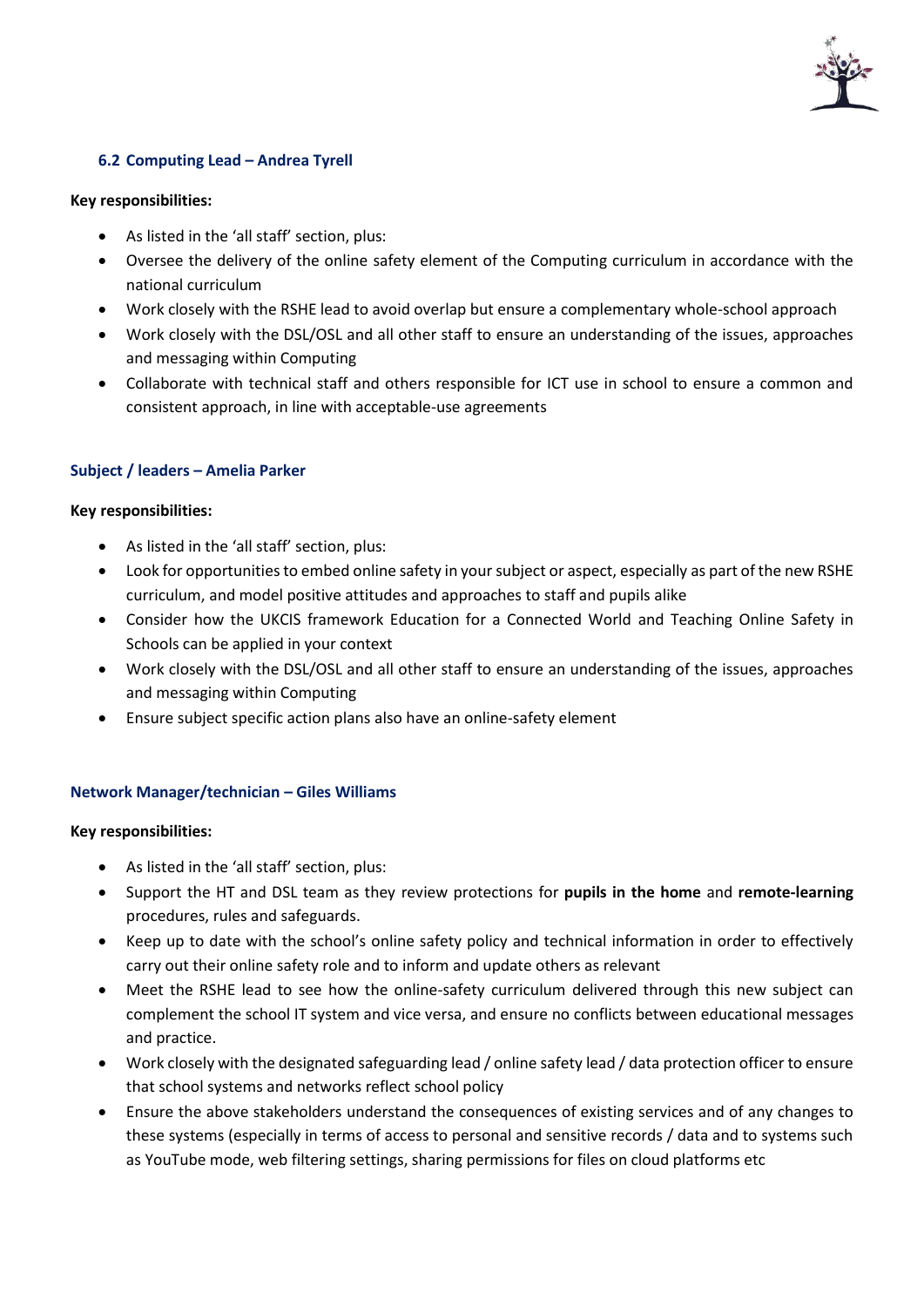

- Support and advise on the implementation of 'appropriate filtering and monitoring' as decided by the DSL and senior leadership team
- Maintain up-to-date documentation of the school's online security and technical procedures
- To report online-safety related issues that come to their attention in line with school policy
- Manage the school's systems, networks and devices, according to a strict password policy, with systems in place for detection of misuse and malicious attack, with adequate protection, encryption and backup for data, including disaster recovery plans, and auditable access controls
- Monitor the use of school technology, online platforms and social media presence and that any misuse/attempted misuse is identified and reported in line with school policy
- Work with the Principal to ensure the school website meets statutory DfE requirements.

Data Protection Officer (DPO) – Our DPO is Melanie Basson, Information and Governance Officer, and is contactable via our Sheffield office.

Email: [DPO@astreaacademytrust.org](mailto:DPO@astreaacademytrust.org)

#### **Key responsibilities:**

- NB this document is not for general data-protection guidance;
- Be aware that of references to the relationship between data protection and safeguarding in key Department for Education documents 'Keeping Children Safe in Education' and 'Data protection: a toolkit for schools' (August 2018), especially this quote from the latter document:
- "GDPR does not prevent, or limit, the sharing of information for the purposes of keeping children safe. Lawful and secure information sharing between schools, Children's Social Care, and other local agencies, is essential for keeping children safe and ensuring they get the support they need. **The Data Protection Act 2018 introduced 'safeguarding' as a reason to be able to process sensitive, personal information, even without consent** (DPA, Part 2,18; Schedule 8, 4) When Designated Safeguarding Leads in schools are considering whether, or not, to share safeguarding information (especially with other agencies) it is considered best practice for them to record who they are sharing that information with and for what reason. If they have taken a decision not to seek consent from the data subject and/or parent/carer that should also be recorded within the safeguarding file. All relevant information can be shared without consent if to gain consent would place a child at risk. Fears about sharing information **must not be allowed** to stand in the way of promoting the welfare and protecting the safety of children."

The same document states that the retention schedule for safeguarding records may be required to be set as 'Very long term need (until pupil is aged 25 or older)'. However, some local authorities require record retention until 25 for all pupil records.

- Work with the DSL, Principal and LECC MEMBERS to ensure frameworks are in place for the protection of data and of safeguarding information sharing as outlined above.
- Ensure that all access to safeguarding data is limited as appropriate, and also monitored and audited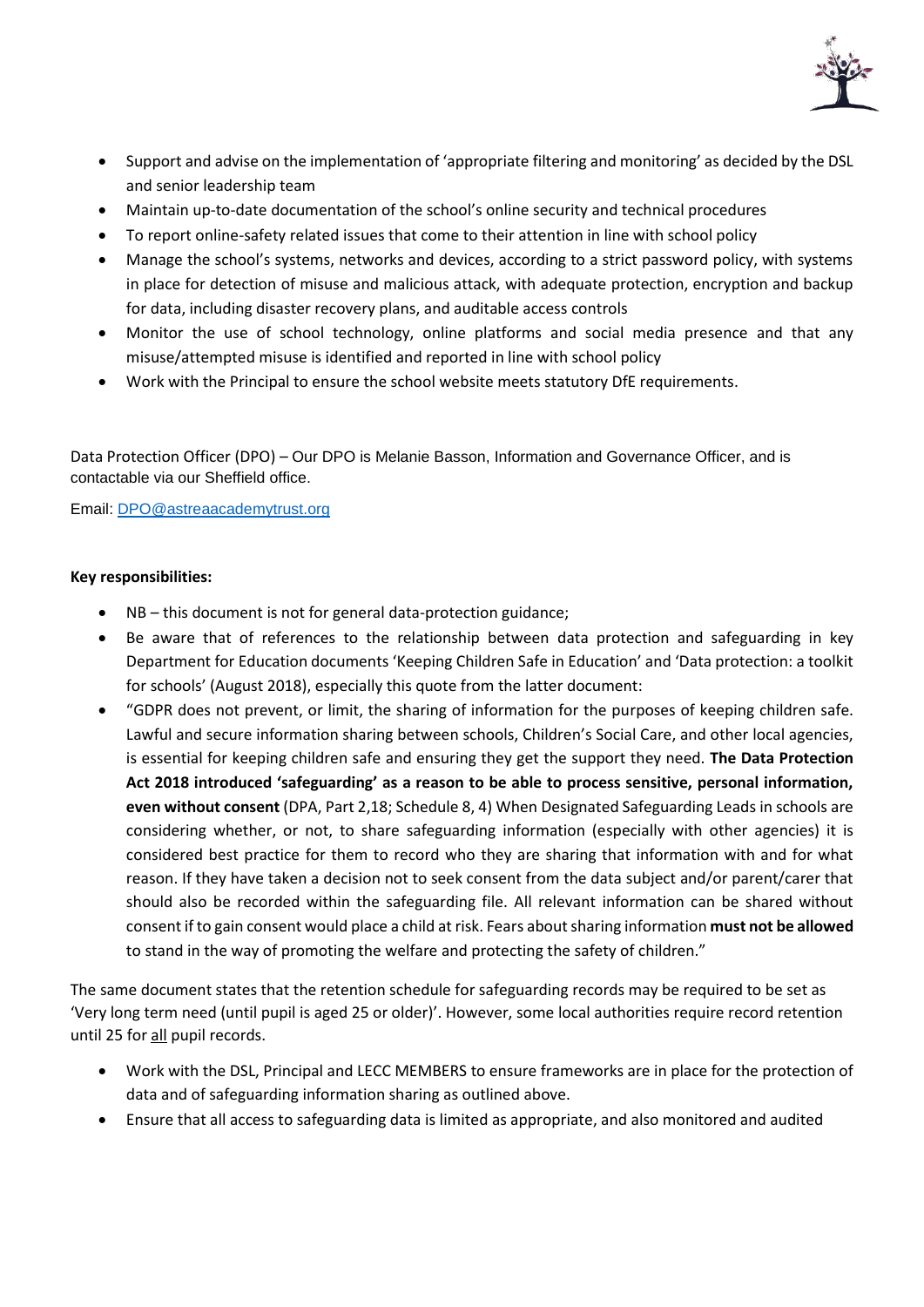

# <span id="page-11-0"></span>**Volunteers and contractors (including tutor)**

#### **Key responsibilities:**

- Read, understand, sign and adhere to an acceptable use policy (AUP)
- Report any concerns, no matter how small, to the designated safety lead / online safety coordinator as named in the AUP
- Maintain an awareness of current online safety issues and guidance
- Model safe, responsible and professional behaviours in their own use of technology at school and as part of remote teaching or any online communications
- Note that as per AUP agreement a contractor will never attempt to arrange any meeting, **including tutoring session,** without the full prior knowledge and approval of the school, and will never do so directly with a pupil. The same applies to any private/direct communication with a pupil.

# <span id="page-11-1"></span>**Pupils**

- Read, understand, sign and adhere to the student/pupil acceptable use policy and review this annually
- Treat **home learning during any isolation/quarantine or bubble/school lockdown** in the same way as regular learning in school and behave as if a teacher or parent were watching the screen
- Avoid any private communication or use of personal logins/systems to communicate with or arrange meetings with school staff or tutors
- Understand the importance of reporting abuse, misuse or access to inappropriate materials, including any concerns about a member of school staff or supply teacher or online tutor
- Know what action to take if they or someone they know feels worried or vulnerable when using online technology, at school, home or anywhere else.
- To understand the importance of adopting safe and responsible behaviours and good online safety practice when using digital technologies outside of school and realise that the school's acceptable use policies cover actions out of school, including on social media
- Remember the rules on the misuse of school technology devices and logins used at home should be used just like if they were in full view of a teacher.
- Understand the benefits/opportunities and risks/dangers of the online world and know who to talk to at school or outside school if there are problems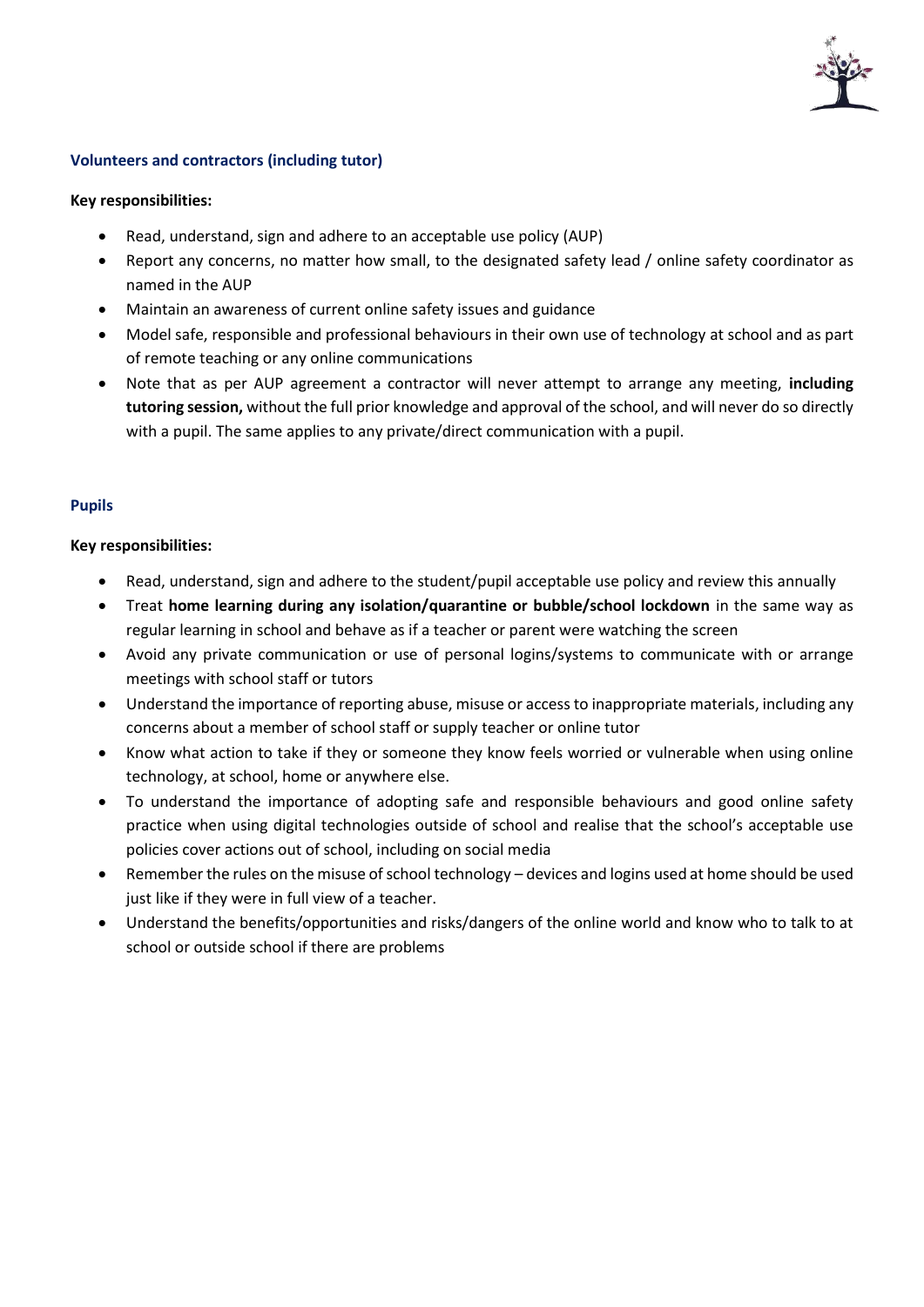

# <span id="page-12-0"></span>**Parents/carers**

## **Key responsibilities:**

- Read, sign and promote the school's parental acceptable use policy (AUP) and read the pupil AUP and encourage their children to follow it
- Consult with the school if they have any concerns about their children's and others' use of technology
- Promote positive online safety and model safe, responsible and positive behaviours in their own use of technology, including on social media: not sharing other's images or details without permission and refraining from posting negative, threatening or violent comments about others, including the school staff, volunteers, LECC MEMBERS, contractors, pupils or other parents/carers.
- Encourage children to engage fully in home-learning during any period of isolation/quarantine or bubble/school closure and flag any concerns
- Support the child during remote learning to avoid video calls in a bedroom if possible and if not, to ensure the child is fully dressed and not in bed, with the camera pointing away from beds/bedding/personal information etc. and the background blurred or changes where possible.
- If organising private online tuition, remain in the room if possible, ensure the child knows tutors should not arrange new sessions directly with the child or attempt to communicate privately.

# **Key responsibilities:**

- Any external individual/organisation will sign an acceptable use policy prior to using technology or the internet within school
- Support the school in promoting online safety and data protection
- Model safe, responsible, respectful and positive behaviours in their own use of technology, including on social media: not sharing other's images or details without permission and refraining from posting negative, threatening or violent comments about others, including the school staff, volunteers, LECC MEMBERS, contractors, pupils or other parents/carers

# <span id="page-12-1"></span>**Education and curriculum**

The following subjects have the clearest online safety links (see the relevant role descriptors above for more information):

- Relationships education, relationships and sex education (RSE) and health (also known as RSHE or PSHE)
- Computing
- Citizenship

However, as stated in the role descriptors above, it is the role of all staff to identify opportunities to thread online safety through all school activities, both outside the classroom and within the curriculum, supporting curriculum/stage/subject leads, and making the most of unexpected learning opportunities as they arise (which have a unique value for pupils)

Whenever overseeing the use of technology (devices, the internet, new technology such as augmented reality, etc) in school or setting as homework tasks, all staff should encourage sensible use, monitor what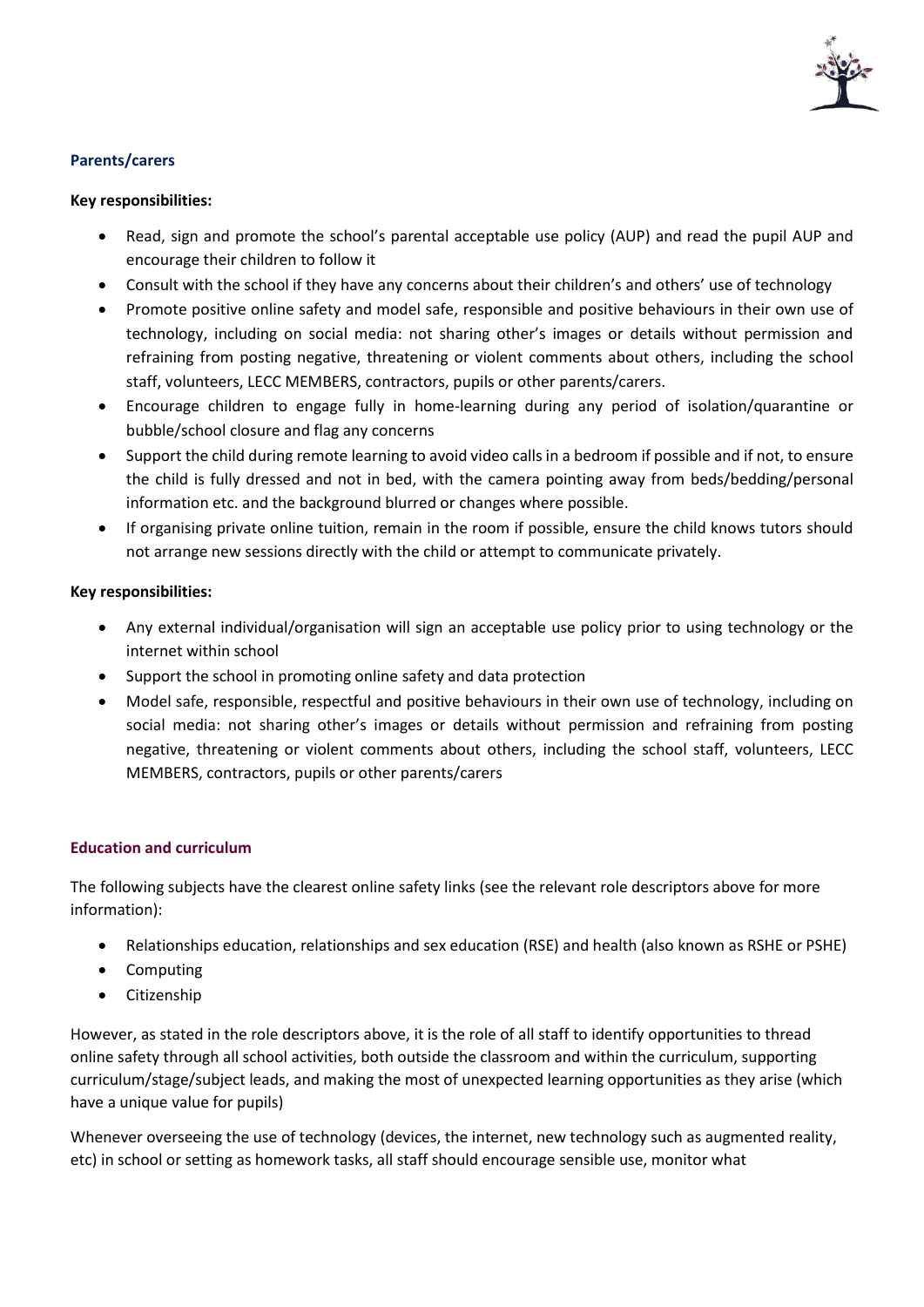

pupils/students are doing and consider potential dangers and the age appropriateness of websites (ask your DSL what appropriate filtering and monitoring policies are in place).

Equally, all staff should carefully supervise and guide pupils when engaged in learning activities involving online technology (including, extra-curricular, extended school activities if relevant and remote teaching), supporting them with search skills, critical thinking (e.g. fake news), age appropriate materials and signposting, and legal issues such as copyright and data law.

At Cottenham Village College , we recognise that online safety and broader digital resilience must be thread throughout the curriculum and that is why we are working to adopt the cross-curricular framework 'Education for a Connected World – 2020 edition' from UKCIS (the UK Council for Internet Safety).

Annual reviews of curriculum plans / schemes of work (including for SEND pupils) are used as an opportunity to follow this framework more closely in its key areas of Self-image and Identity, Online relationships, Online reputation, Online bullying, Managing online information, Health, Wellbeing and lifestyle, Privacy and security, and Copyright and ownership.

# <span id="page-13-0"></span>**Handling online-safety concerns and incidents**

It is vital that all staff recognise that online-safety is a part of safeguarding (as well as being a curriculum strand of Computing, PSHE/RSHE and Citizenship.

General concerns must be handled in the same way as any other safeguarding concern; safeguarding is often referred to as a jigsaw puzzle, so all stakeholders should err on the side of talking to the online-safety lead / designated safeguarding lead to contribute to the overall picture or highlight what might not yet be a problem.

Support staff will often have a unique insight and opportunity to find out about issues first in the playground, corridors, toilets and other communal areas outside the classroom (particularly relating to bullying and sexual harassment and violence).

School procedures for dealing with online-safety will be mostly detailed in the following policies (primarily in the first key document):

- Safeguarding and Child Protection Policy
- Anti-Bullying Policy
- Behaviour Policy (including school sanctions)
- Acceptable Use Policies
- Prevent Risk Assessment / Policy
- Data Protection Policy, agreements and other documentation (e.g. privacy statement and consent forms for data sharing, image use etc)

This school commits to take all reasonable precautions to ensure online safety, but recognises that incidents will occur both inside school and outside school (and that those from outside school will continue to impact on pupils when they come into school or during extended periods away from school. All members of the school are encouraged to report issues swiftly to allow us to deal with them quickly and sensitively through the school's escalation processes.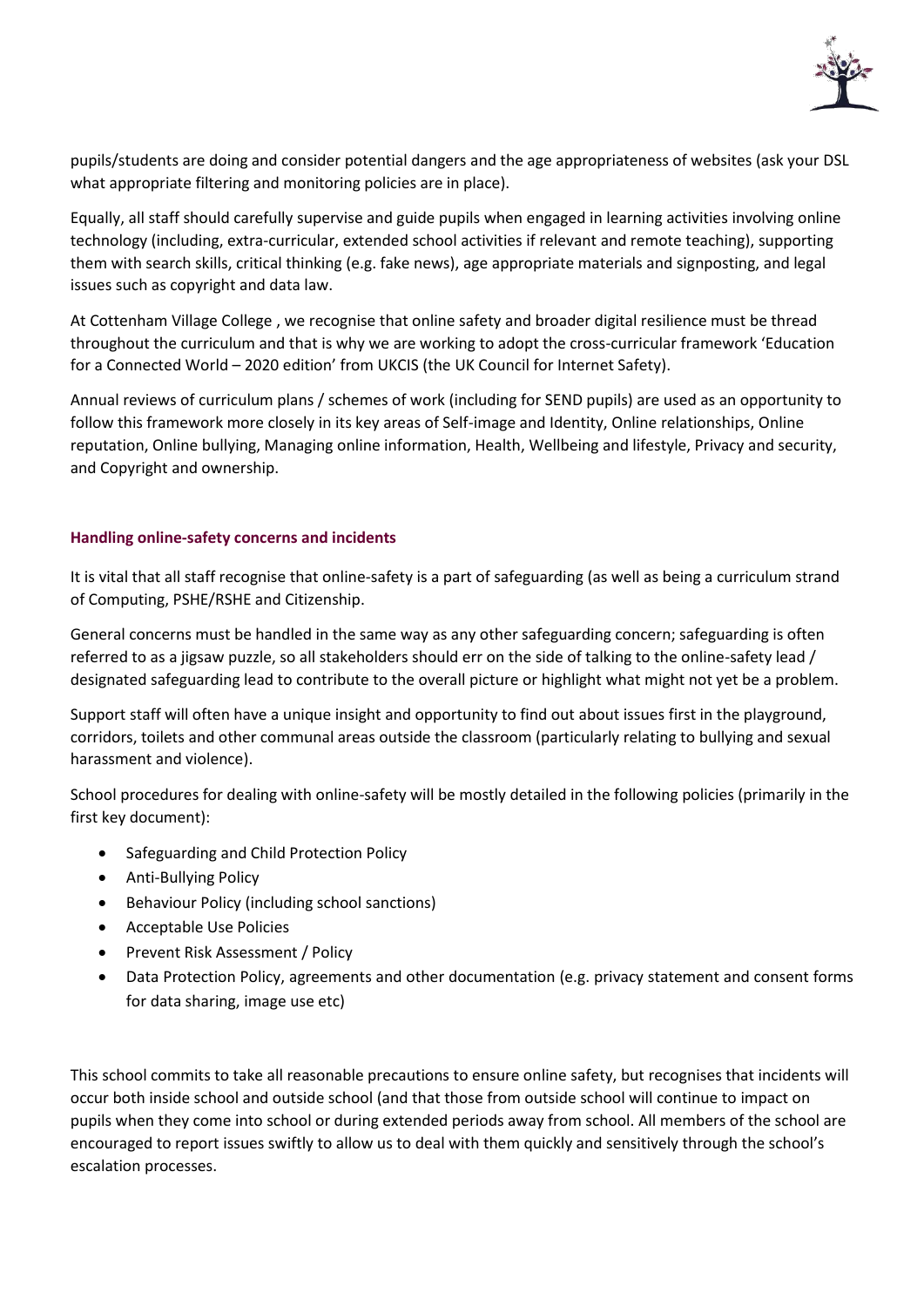

Any suspected online risk or infringement should be reported to the online safety lead / designated safeguarding lead on the same day – where clearly urgent, it will be made by the end of the lesson.

Any concern/allegation about staff misuse is always referred directly to the Principal, unless the concern is about the Principal in which case the compliant is referred to the Chair of LECC MEMBERS and the LADO (Local Authority's Designated Officer). Staff may also use the NSPCC Whistleblowing Helpline.

The school will actively seek support from other agencies as needed (i.e. the local authority, NCA CEOP, Prevent Officer, Police, IWF). We will inform parents/carers of online-safety incidents involving their children, and the Police where staff or pupils engage in or are subject to behaviour which we consider is particularly disturbing or breaks the law (particular procedures are in place for sexting and upskirting; see section below).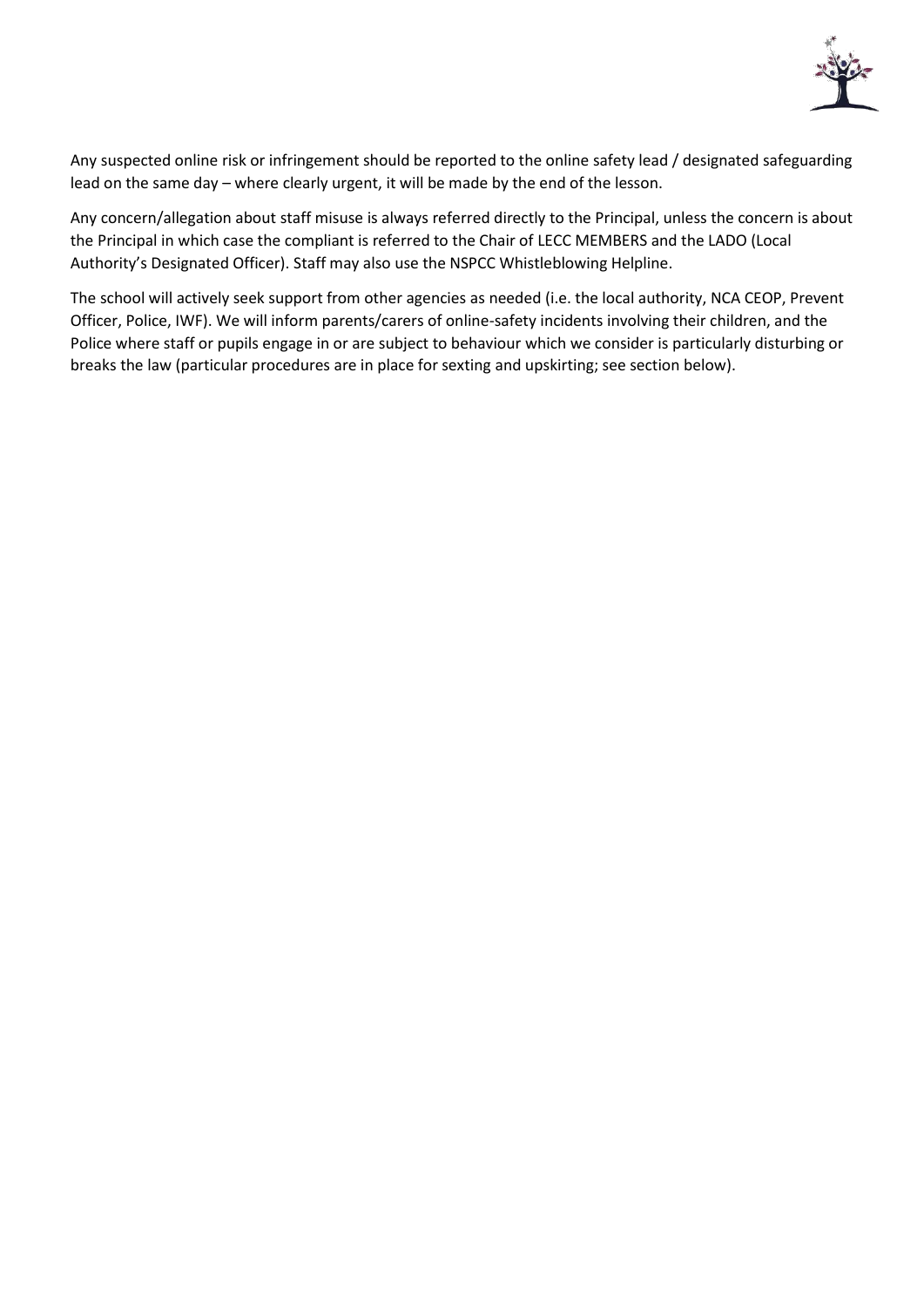#### <span id="page-15-0"></span>**Sexting**



All schools (regardless of phase) should refer to the UK Council for Internet Safety (UKCIS) guidance on sexting (also referred to as 'youth produced sexual imagery') in schools. NB - where one of the parties is over 18, this is no longer sexting but child sexual abuse.

There is a one-page overview calle[d Sexting; how to respond to an incident](https://assets.publishing.service.gov.uk/government/uploads/system/uploads/attachment_data/file/647389/Overview_of_Sexting_Guidance.pdf) for all staff (not just classroom-based staff) to read, in recognition of the fact that it is mostly someone other than the designated safeguarding lead (DSL) or online safety lead to first become aware of an incident, and it is vital that the correct steps are taken. Staff other than the DSL must not attempt to view, share or delete the image or ask anyone else to do so, but to go straight to the DSL.

#### <span id="page-15-1"></span>**Sexual violence and harassment**

DfE guidance on sexual violence and harassment is referenced in Keeping Children Safe in Education and also a document in its own right. It would be useful for all staff to be aware of this guidance: paragraphs 45-49 cover the immediate response to a report and confidentiality which is highly relevant for all staff; the case studies section provides a helpful overview of some of the issues which may arise.

Any incident of sexual harassment or violence (online or offline) should be reported to the DSL who will follow the full guidance. Staff should work to foster a zero-tolerance culture. The guidance stresses that schools must take all forms of sexual violence and harassment seriously, explaining how it exists on a continuum and that behaviours incorrectly viewed as 'low level' are treated seriously and not allowed to perpetuate. The document makes specific reference to behaviours such as bra-strap flicking and the careless use of language.

#### **UpSkirting**

It is important that everyone understands that upskirting (taking a photo of someone under their clothing, not necessarily a skirt) is now a criminal offence, as highlighted in Keeping Children Safe in Education and that pupils/students can come and talk to members of staff if they have made a mistake or had a problem in this area.

#### **Online bullying**

Online bullying should be treated like any other form of bullying and the school bullying policy should be followed for online bullying, which may also be referred to as cyberbullying, including issues arising from banter. Cottenham Village College bullying policy can be found on the college website. Bullying can also be reported through the Report a Concern app.

Materials to support teaching about bullying and useful Department for Education guidance and case studies are at **bullying.lgfl.net** 

#### <span id="page-15-2"></span>**Misuse of school technology (devices, systems, networks or platforms)**

Clear and well communicated rules and procedures are essential to govern pupil and adult use of school networks, connections, internet connectivity and devices, cloud platforms and social media (both when on school site and outside of school).

These are defined in the relevant Acceptable Use Policy as well as in this document, for example in the sections relating to the professional and personal use of school platforms/networks/clouds, devices and other technology, as well as to BYOD (bring your own device) policy.

Where pupils contravene these rules, the school behaviour policy will be applied; where staff contravene these rules, action will be taken as outlined in the staff code of conduct/handbook.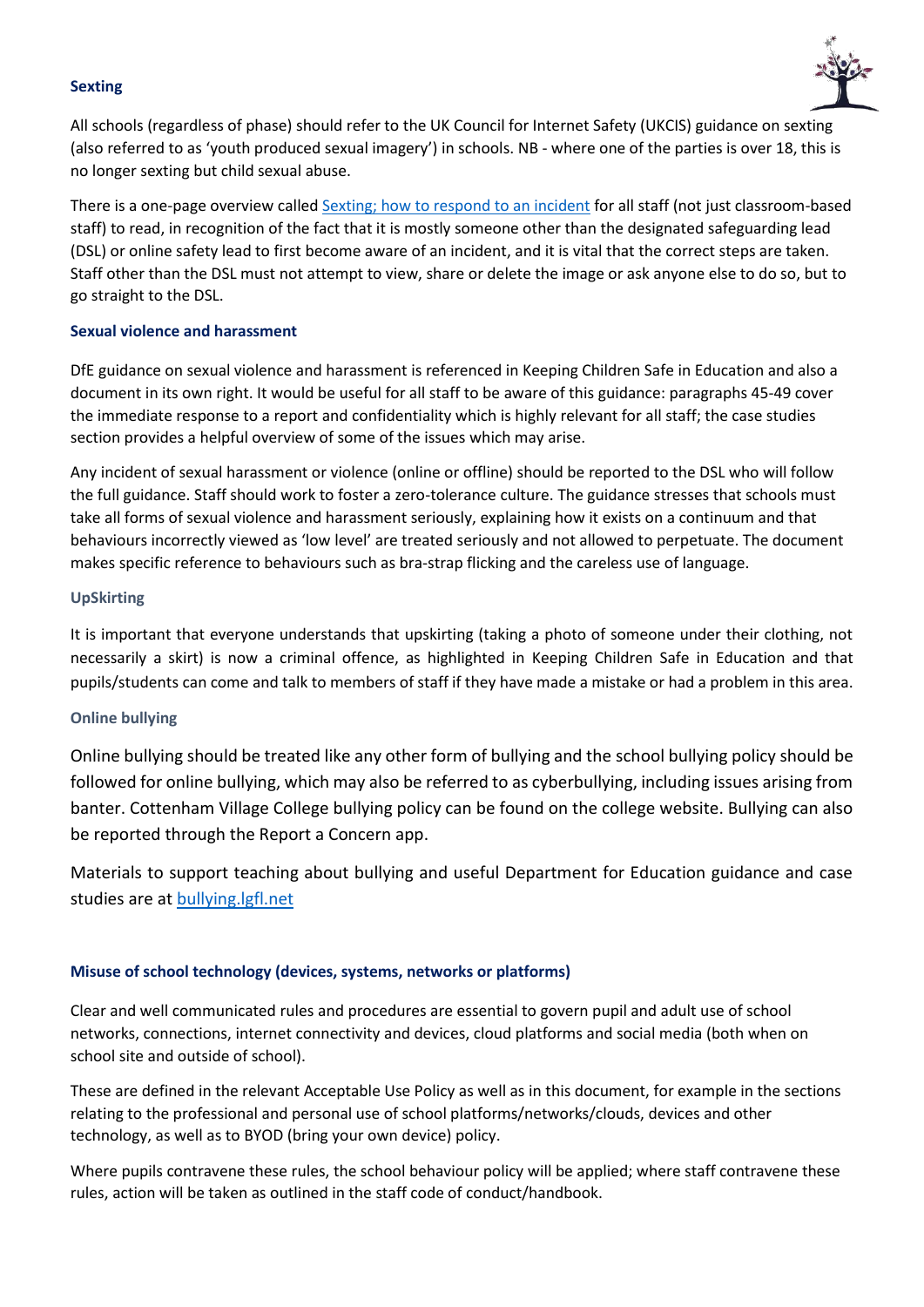

It will be necessary to reinforce these as usual at the beginning of any school year but also to remind pupils that **the same applies for any home learning** that may take place in future periods of closure/quarantine etc.

Further to these steps, the school reserves the right to withdraw – temporarily or permanently – any or all access to such technology, or the right to bring devices onto school property.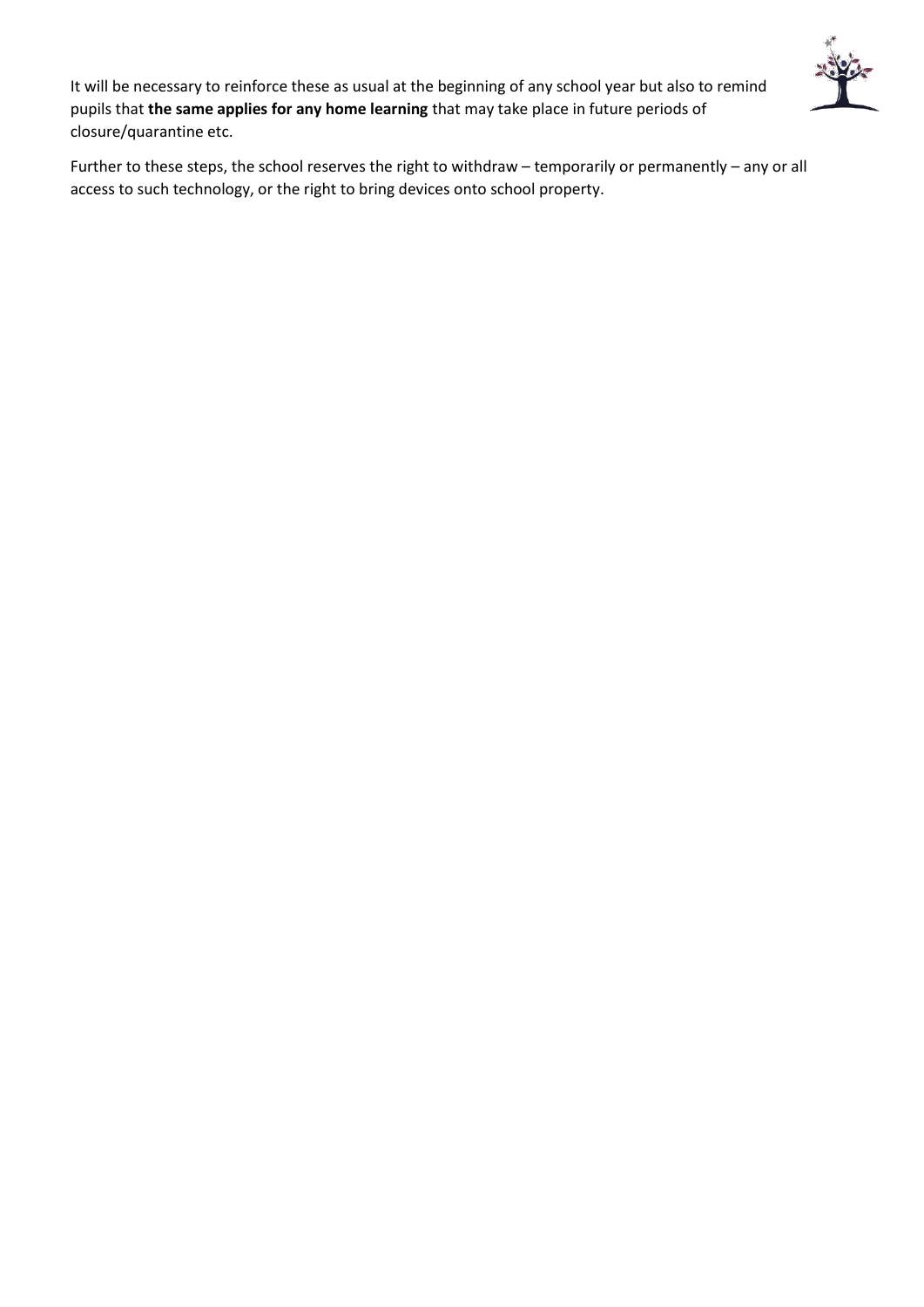## <span id="page-17-0"></span>**Social media incidents**



See the social media section later in this document for rules and expectations of behaviour for children and adults in the Cottenham Village College community. These are also governed by school Acceptable Use Policies and the school social media policy.

Breaches will be dealt with in line with the school behaviour policy (for pupils) or code of conduct/handbook (for staff).

Further to this, where an incident relates to an inappropriate, upsetting, violent or abusive social media post by a member of the school community, Cottenham Village College will request that the post be deleted and will expect this to be actioned promptly.

Where an offending post has been made by a third party, the school may report it to the platform it is hosted on, and may contact the Professionals' Online Safety Helpline (run by the UK Safer Internet Centre) for support or help to accelerate this process.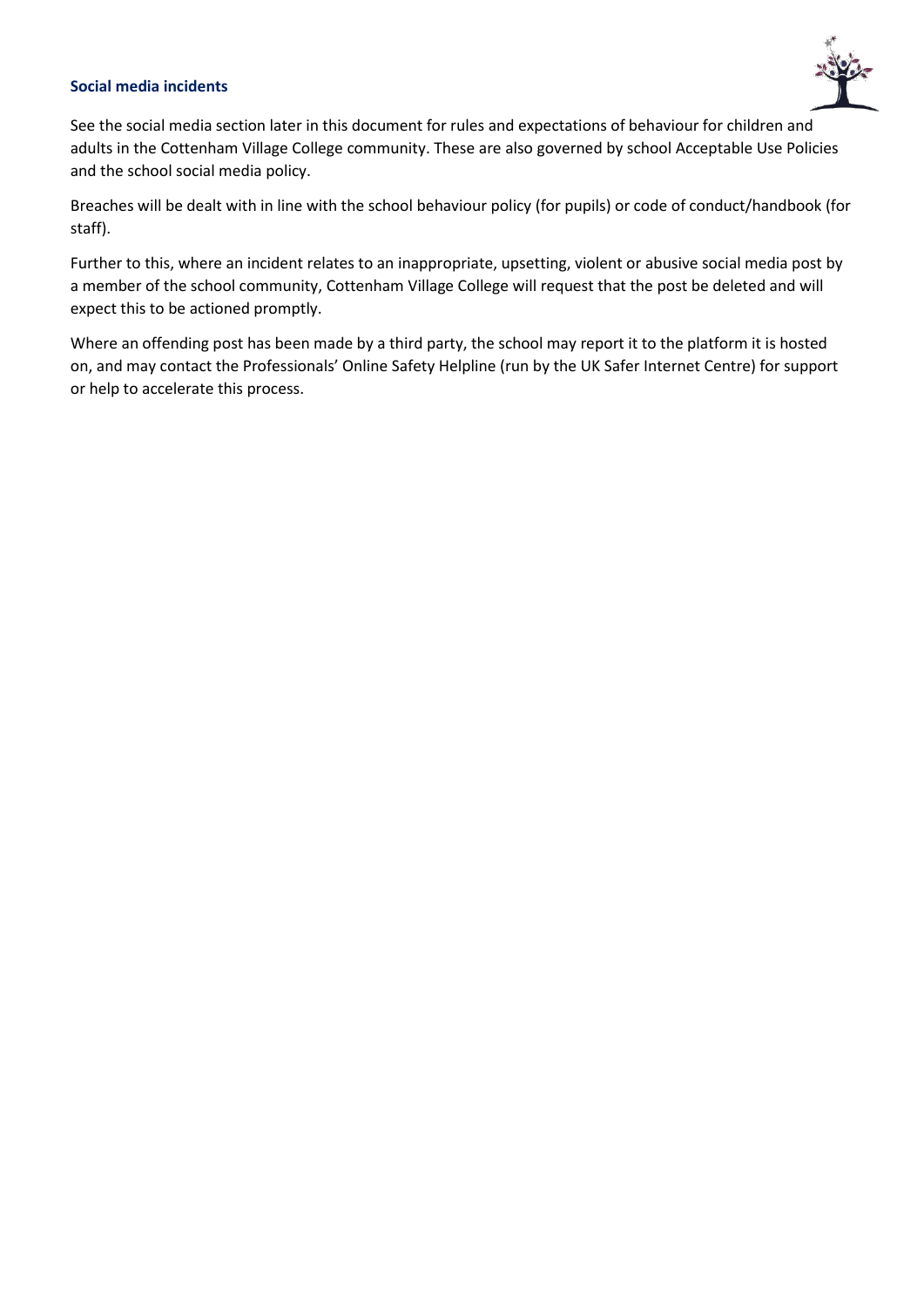#### <span id="page-18-0"></span>**Data protection and data security**



There are references to the relationship between data protection and safeguarding in key Department for Education documents 'Keeping Children Safe in Education' and 'Data protection: a toolkit for schools' (August 2018), which the DPO and DSL will seek to apply. This quote from the latter document is useful for all staff – note the red and purple highlights:

"**GDPR does not prevent, or limit, the sharing of information for the purposes of keeping children safe.** Lawful and secure information sharing between schools, Children's Social Care, and other local agencies, is essential for keeping children safe and ensuring they get the support they need. **The Data Protection Act 2018 introduced 'safeguarding' as a reason to be able to process sensitive, personal information, even without consent** (DPA, Part 2,18; Schedule 8, 4) When Designated Safeguarding Leads in schools are considering whether, or not, to share safeguarding information (especially with other agencies) it is considered best practice for them to record who they are sharing that information with and for what reason. If they have taken a decision not to seek consent from the data subject and/or parent/carer that should also be recorded within the safeguarding file. All relevant information can be shared without consent if to gain consent would place a child at risk. Fears about sharing information must not be allowed to stand in the way of promoting the welfare and protecting the safety of children."

All pupils, staff, LECC MEMBERS, volunteers, contractors and parents are bound by the school's data protection policy and agreements, which can be found on our website.

The Principal/principal, data protection officer and LECC MEMBERS work together to ensure a GDPR-compliant framework for storing data, but which ensures that child protection is always put first and data-protection processes support careful and legal sharing of information.

Staff are reminded that all safeguarding data is highly sensitive and should be treated with the strictest confidentiality at all times, and only shared via approved channels to colleagues or agencies with appropriate permissions.

Please see Cottenham Village College GDPR policy for reference to the issues below. The policy can be found on the Cottenham Village College website.

- CCTV
- Use of personal vs school devices
- Password policy / two-factor authentication
- Reminders to lock devices when leaving unattended
- Device encryption
- Access to and access audit logs for school systems
- **Backups**
- Security processes and policies
- Disaster recovery
- Access by third parties, e.g. IT support agencies
- BYOD
- Wireless access
- File sharing
- Cloud platform use, access and sharing protocols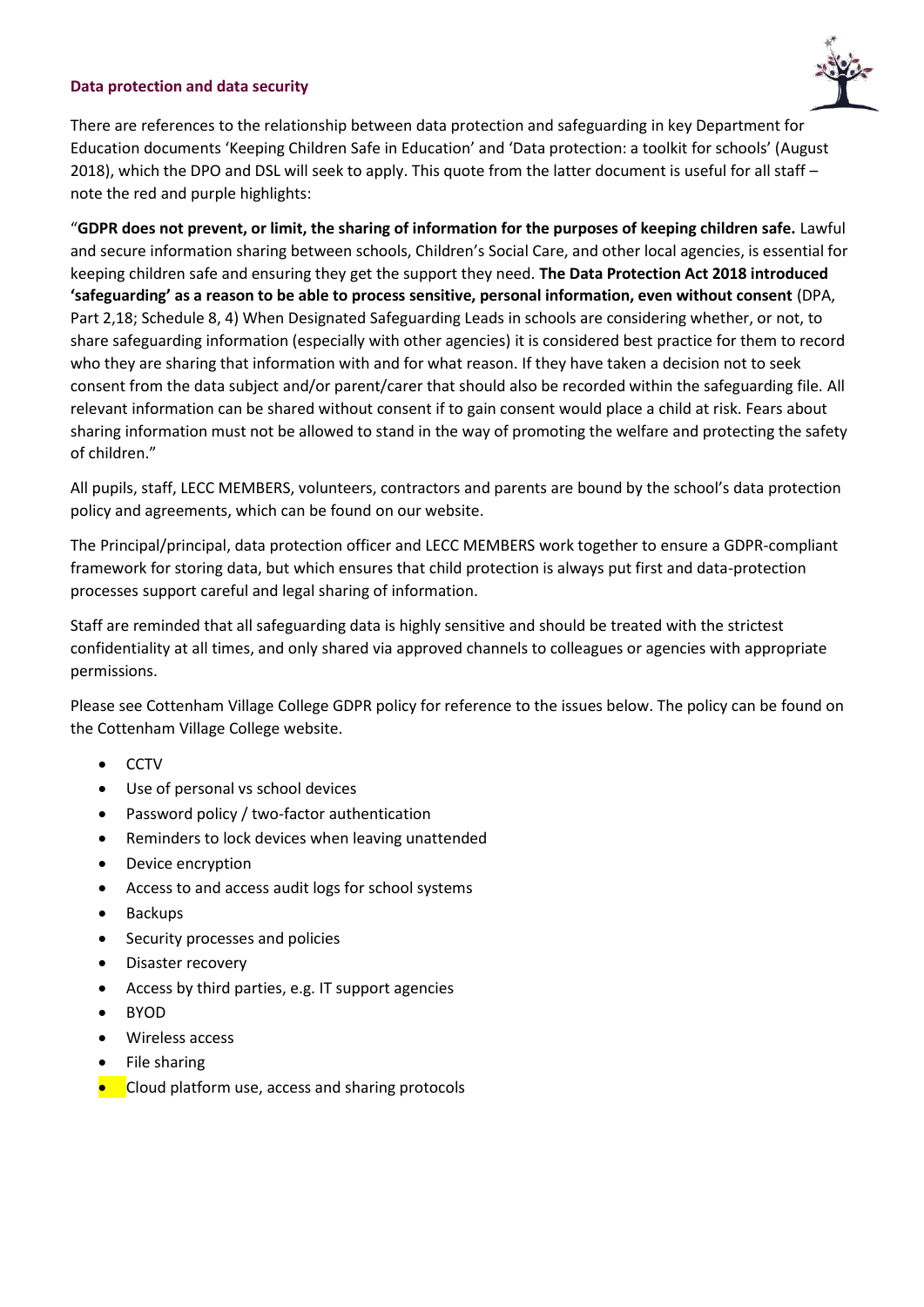# <span id="page-19-0"></span>**Appropriate filtering and monitoring**



Keeping Children Safe in Education obliges schools to "ensure appropriate filters and appropriate monitoring systems are in place [and] not be able to access harmful or inappropriate material [but at the same time] be careful that "over blocking" does not lead to unreasonable restrictions as to what children can be taught with regards to online teaching and safeguarding."

At this school, the internet connection is provided by Cambridgeshire County Council (ICT Service) This means we have a dedicated and secure, schoolsafe connection that is protected with firewalls and multiple layers of security, including a web filtering system called SmoothWall, which is made specifically to protect children in schools. You can read more about why this system is appropriate on the UK Safer Internet Centre's appropriate filtering submission page[s here.](https://www.saferinternet.org.uk/advice-centre/teachers-and-school-staff/appropriate-filtering-and-monitoring/provider-responses)

There are three types of appropriate monitoring identified by the Safer Internet Centre. These are:

- 1. Physical monitoring (adult supervision in the classroom, at all times)
- 2. Internet and web access
- 3. Active/Pro-active technology monitoring services

At Cottenham Village College, we use all 3 options to provide multiple layers of protection. We also have a filtering system and DNA is the proactive tool we use.

At home, school devices are Staff devices internet usage is not monitored at home but students with a school issued device will have Cisco Umbrella installed

#### <span id="page-19-1"></span>**Electronic communications**

Please read this section alongside references to pupil-staff communications in the overall school Safeguarding Policy, and in conjunction with the Data Protection Policy. This section only covers electronic communications, but the same principles of transparency, appropriate conduct and audit trail apply.

#### <span id="page-19-2"></span>**Email**

General principles for email use are as follows:

- Email, Team's chat function in the online classroom, Homework platforms for feedback and other Teams communication tools is the only means of electronic communication to be used between staff and pupils / staff and parents (in both directions). Use of a different platform must be approved in advance by the Astrea Central IT Team and data-protection officer or Principal in advance. Any unauthorised attempt to use a different system may be a safeguarding concern or disciplinary matter and should be notified to the DSL (if by a child) or to the Principal (if by a staff member).
- Email may only be sent using the email systems above. There should be no circumstances where a private email is used; if this happens by mistake, the DSL/Principal/DPO (the particular circumstances of the incident will determine whose remit this is) should be informed immediately.
- Staff or pupil personal data should never be sent/shared/stored on email.
- Appropriate behaviour is expected at all times, and the system should not be used to send inappropriate materials or language which is or could be construed as bullying, aggressive, rude, insulting, illegal or otherwise inappropriate, or which (for staff) might bring the school into disrepute or compromise the professionalism of staff
- Pupils and staff are allowed to use the email system for reasonable (not excessive, not during lessons) personal use but should be aware that all use is monitored, their emails may be read and the same rules of appropriate behaviour apply at all times. Emails using inappropriate language, images, malware or to adult sites may be blocked and not arrive at their intended destination.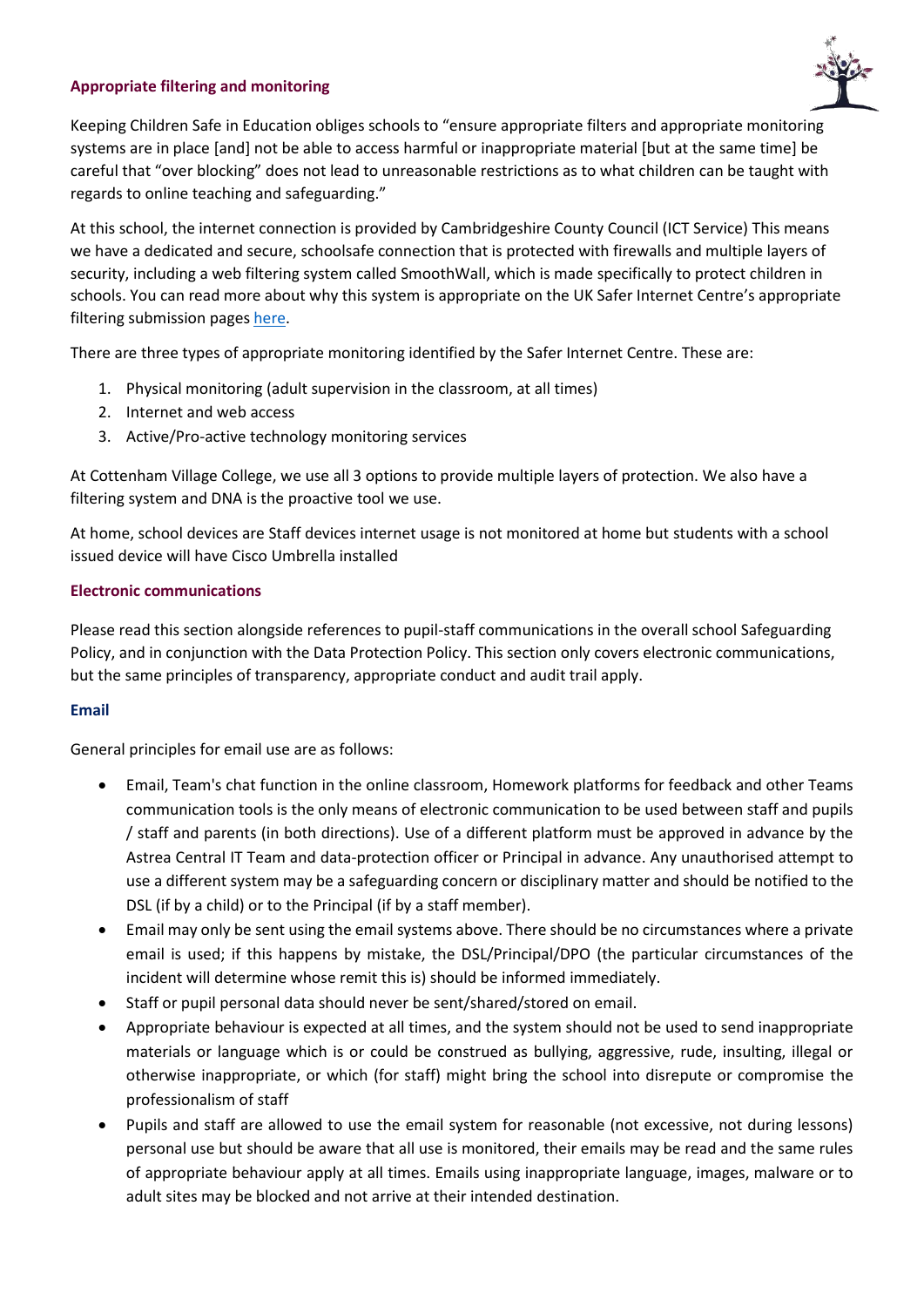

See also the social media section of this policy.

# <span id="page-20-0"></span>**School website**

The school website is a key public-facing information portal for the school community (both existing and prospective stakeholders) with a key reputational value. The Principal/Principal and LECC MEMBERS have delegated the day-to-day responsibility of updating the content of the website to S. O'Mullane.

The DfE has determined information which must be available on a school website. **Note that an RSHE policy is now included.**

Where other staff submit information for the website, they are asked to remember:

- School have the same duty as any person or organisation to respect and uphold copyright law schools have been fined thousands of pounds for copyright breaches. Sources must always be credited and material only used with permission. If in doubt, check with Angela Fuller. There are many open-access libraries of high-quality public-domain images that can be used (e.g. pixabay.com for marketing materials – beware some adult content on this site).
- Where pupil work, images or videos are published on the website, their identities are protected and full names are not published (remember also not to save images with a filename that includes a pupil's full name).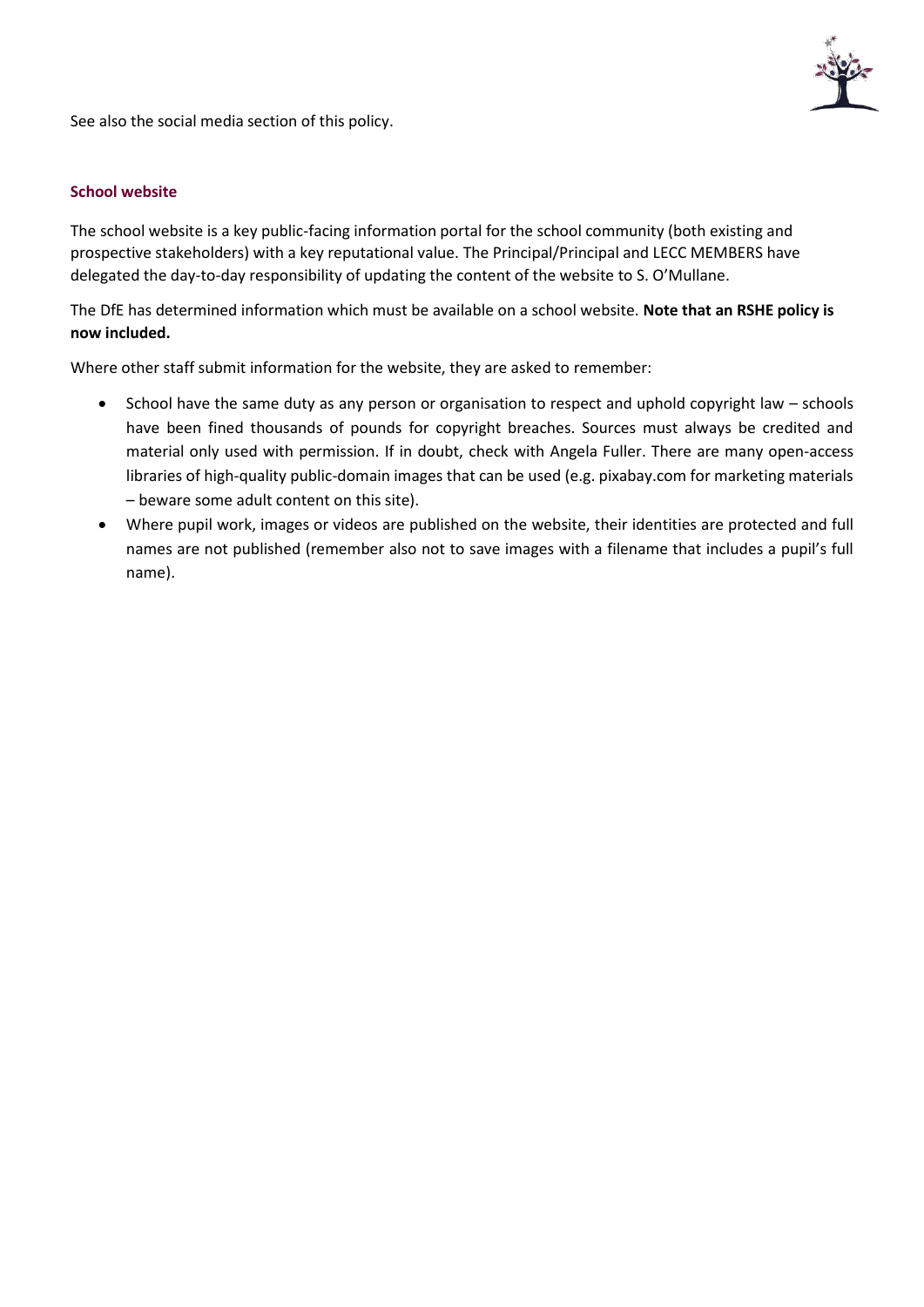# <span id="page-21-0"></span>**Cloud platforms**



It is important to consider data protection before adopting a cloud platform or service – see our DP policy here. we use Microsoft 365 that includes Outlook, Onedrive, Sharepoint, Teams etc. Show My homework, Parent Mail, Moodle, Kerboodle.

For online safety, basic rules of good password hygiene ("Treat your password like your toothbrush –never share it with anyone!"), expert administration and training can help to keep staff and pupils safe, and to avoid incidents. The data protection officer and network manager analyse and document systems and procedures before they are implemented, and regularly review them.

The following principles apply:

- Privacy statements inform parents and children (13+) when and what sort of data is stored in the cloud
- The DPO approves new cloud systems, what may or may not be stored in them and by whom. This is noted in a DPIA (data-protection impact statement) and parental permission is sought
- Regular training ensures all staff understand sharing functionality and this is audited to ensure that pupil data is not shared by mistake. Open access or widely shared folders are clearly marked as such
- Pupils and staff are only given access and/or sharing rights when they can demonstrate an understanding of what data may be stored and how it can be seen
- Two-factor authentication is used for access to staff or pupil data
- Pupil images/videos are only made public with parental permission
- Only school-approved platforms are used by students or staff to store pupil work
- All stakeholders understand the difference between consumer and education products (e.g. a private Gmail account or Google Drive and those belonging to a managed educational domain)

#### <span id="page-21-1"></span>**Digital images and video**

When a pupil/student joins the school, parents/carers are asked if they give consent for their child's image to be captured in photographs or videos, for what purpose (beyond internal assessment, which does not require express consent) and for how long.

We obtain written consent from parents/carers, or pupils aged 18 and over, for photographs and videos to be taken of pupils for communication, marketing and promotional materials.

Where we need parental consent, we will clearly explain how the photograph and/or video will be used to both the parent/carer and pupil. Where we don't need parental consent, we will clearly explain to the pupil how the photograph and/or video will be used.

Uses may include:

- Within school on notice boards and in school magazines,
- brochures, newsletters, etc.
- Outside of school by external agencies such as the school photographer,
- newspapers, campaigns
- Online on our school website or social media pages

Consent can be refused or withdrawn at any time. If consent is withdrawn, we will delete the photograph or video and not distribute it further.

When using photographs and videos in this way we will not accompany them with any other personal information about the child, to ensure they cannot be identified.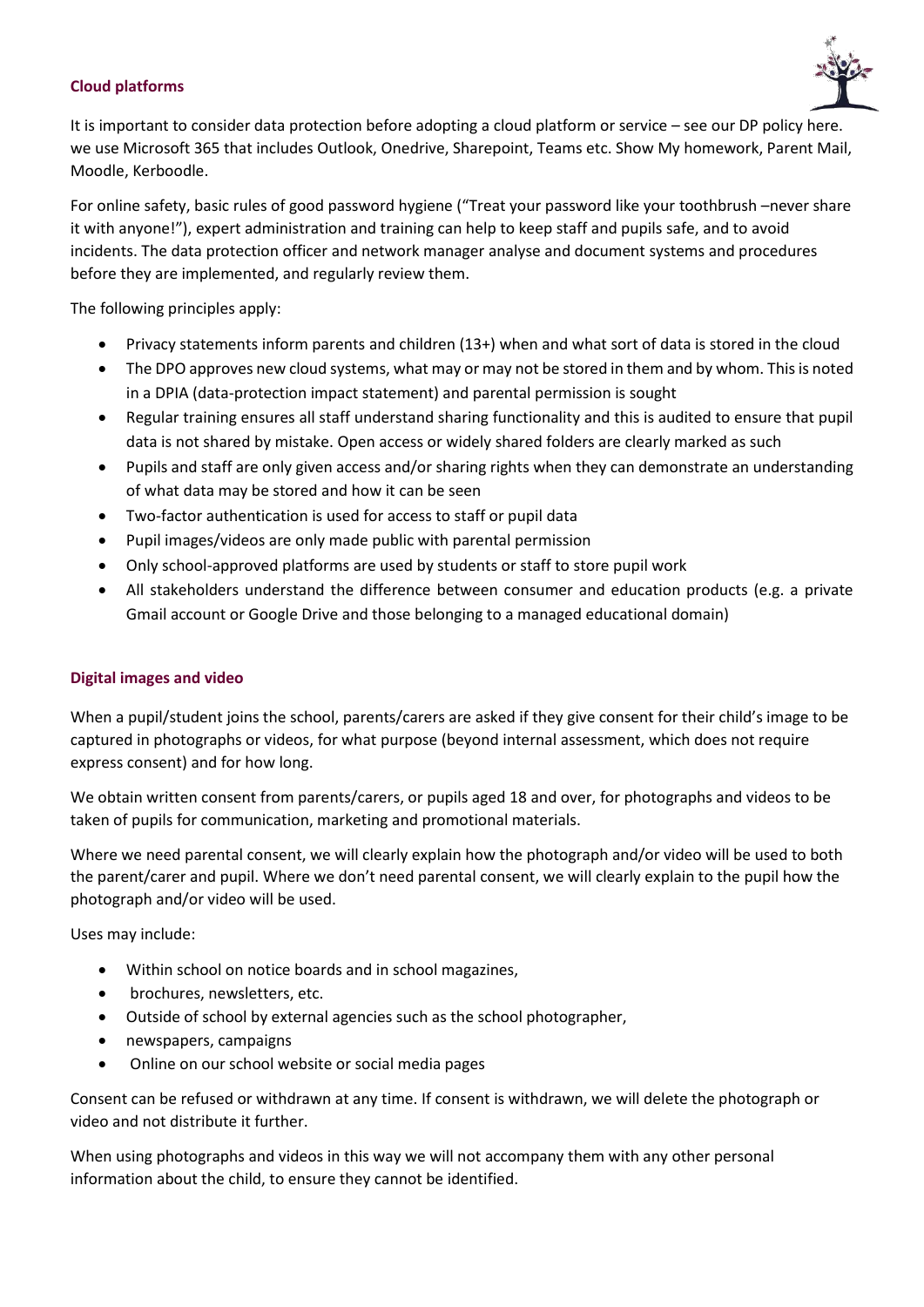All staff are governed by their contract of employment and the school's Acceptable Use Policy, which covers the use of mobile phones/personal equipment for taking pictures of pupils, and where these are stored. At Cottenham Village College no member of staff will ever use their personal phone to capture photos or videos of pupils unless prior agreement has been sort from the Principal and alternative options are not available. In this case members of staff must only use their phone for appropriate, linked to school activities, taken without secrecy and not in a one-to-one situation, and always moved to school storage as soon as possible, after which they are deleted from personal devices or cloud services (NB – many phones automatically back up photos).

Photos are stored on the school network in line with the retention schedule of the school Data Protection Policy.

Staff and parents are reminded annually and through the website about the importance of not sharing without permission, due to reasons of child protection (e.g. looked-after children often have restrictions for their own protection), data protection, religious or cultural reasons, or simply for reasons of personal privacy.

We encourage young people to think about their online reputation and digital footprint, so we should be good adult role models by not oversharing (or providing embarrassment in later life – and it is not for us to judge what is embarrassing or not).

Pupils are taught about how images can be manipulated in their online safety education programme and also taught to consider how to publish for a wide range of audiences which might include LECC MEMBERS, parents or younger children

Pupils are advised to be very careful about placing any personal photos on social media. They are taught to understand the need to maintain privacy settings so as not to make public, personal information.

Pupils are taught that they should not post images or videos of others without their permission. We teach them about the risks associated with providing information with images (including the name of the file), that reveals the identity of others and their location. We teach them about the need to keep their data secure and what to do if they / or a friend are subject to bullying or abuse.

# <span id="page-22-0"></span>**Social media**

# <span id="page-22-1"></span>**Cottenham Village College's SM presence**

Cottenham Village College works on the principle that if we do not manage our social media reputation, someone else will.

Online Reputation Management (ORM) is about understanding and managing our digital footprint (everything that can be seen or read about the school online). Few parents will apply for a school place without first 'googling' the school, and the Ofsted pre-inspection check includes monitoring what is being said online (Mumsnet is a favourite).

Negative coverage almost always causes some level of disruption. Up to half of all cases dealt with by the Professionals Online Safety Helpline (POSH: [helpline@saferinternet.org.uk](mailto:helpline@saferinternet.org.uk)) involve schools' (and staff members') online reputation.

Accordingly, we manage and monitor our social media footprint carefully to know what is being said about the school and to respond to criticism and praise in a fair, responsible manner.

Sharon O'Mullane is responsible for managing our Twitter, Google Plus accounts and checking our Wikipedia and Google reviews.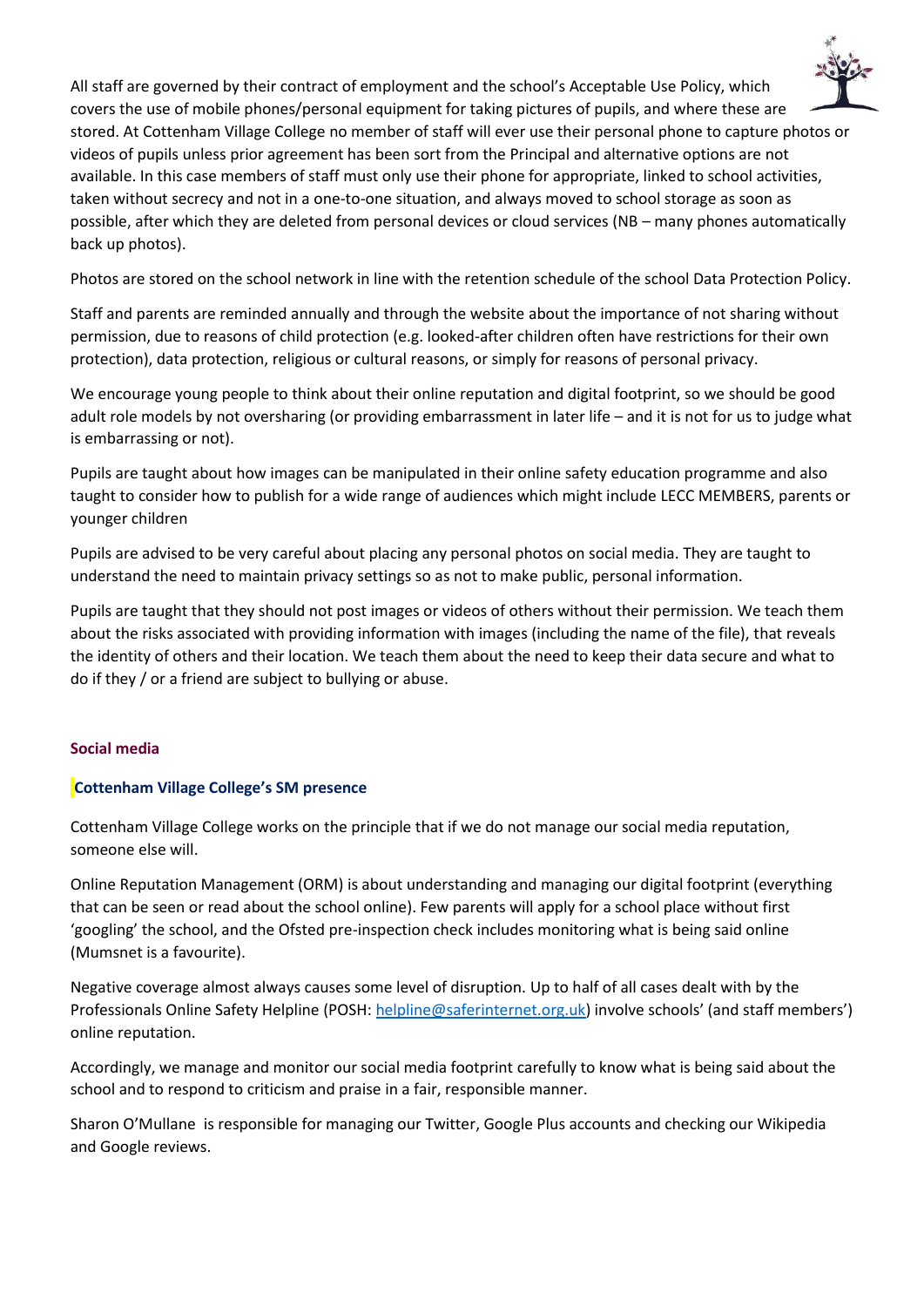# <span id="page-23-0"></span>**Staff, pupils' and parents' SM presence**



Social media (including here all apps, sites and games that allow sharing and interaction between users) is a fact of modern life, and as a school, we accept that many parents, staff and pupils will use it. However, as stated in the acceptable use policies which all members of the school community sign, we expect everybody to behave in a positive manner, engaging respectfully with the school and each other on social media, in the same way as they would face to face.

This positive behaviour can be summarised as not making any posts which are or could be construed as bullying, aggressive, rude, insulting, illegal or otherwise inappropriate, or which might bring the school or (particularly for staff) teaching profession into disrepute. This applies both to public pages and to private posts, e.g. parent chats, pages or groups.

If parents have a concern about the school, we would urge them to contact us directly and in private to resolve the matter. If an issue cannot be resolved in this way, the school complaints procedure should be followed. This can be found on the College website. Sharing complaints on social media is unlikely to help resolve the matter, but can cause upset to staff, pupils and parents, also undermining staff morale and the reputation of the school (which is important for the pupils we serve).

Many social media platforms have a minimum age of 13 (note that WhatsApp is 16+), but the school regularly deals with issues arising on social media with pupils/students under the age of 13. We ask parents to respect age ratings on social media platforms wherever possible and not encourage or condone underage use. It is worth noting that online harms regulation is likely to require more stringent age verification measures over the coming years.

However, the school has to strike a difficult balance of not encouraging underage use at the same time as needing to acknowledge reality in order to best help our pupils/students to avoid or cope with issues if they arise. Online safety lessons will look at social media and other online behaviour, how to be a good friend online and how to report bullying, misuse, intimidation or abuse. However, children will often learn most from the models of behaviour they see and experience, which will often be from adults.

Parents can best support this by talking to their children about the apps, sites and games they use (you don't need to know them – ask your child to explain it to you), with whom, for how long, and when (late at night / in bedrooms is not helpful for a good night's sleep and productive teaching and learning at school the next day).

The school has an official Twitter account (managed by Sharon O'Mullane) and will respond to general enquiries about the school, but asks parents/carers not to use these channels to communicate about their children.

Email is the official electronic communication channel between parents and the school, and between staff and pupils.

Pupils/students are not allowed\* to be 'friends' with or make a friend request\*\* to any staff, LECC MEMBERS, volunteers and contractors or otherwise communicate via social media.

Pupils/students are discouraged from 'following' staff, governor, volunteer or contractor public accounts (e.g. following a staff member with a public Instagram account). However, we accept that this can be hard to control (but this highlights the need for staff to remain professional in their private lives). In the reverse situation, however, staff must not follow such public student accounts.

\* Exceptions may be made, e.g. for pre-existing family links, but these must be approved by the Principal/Principal, and should be declared upon entry of the pupil or staff member to the school).

\*\* Any attempt to do so may be a safeguarding concern or disciplinary matter and should be notified to the DSL (if by a child) or to the Principal (if by a staff member).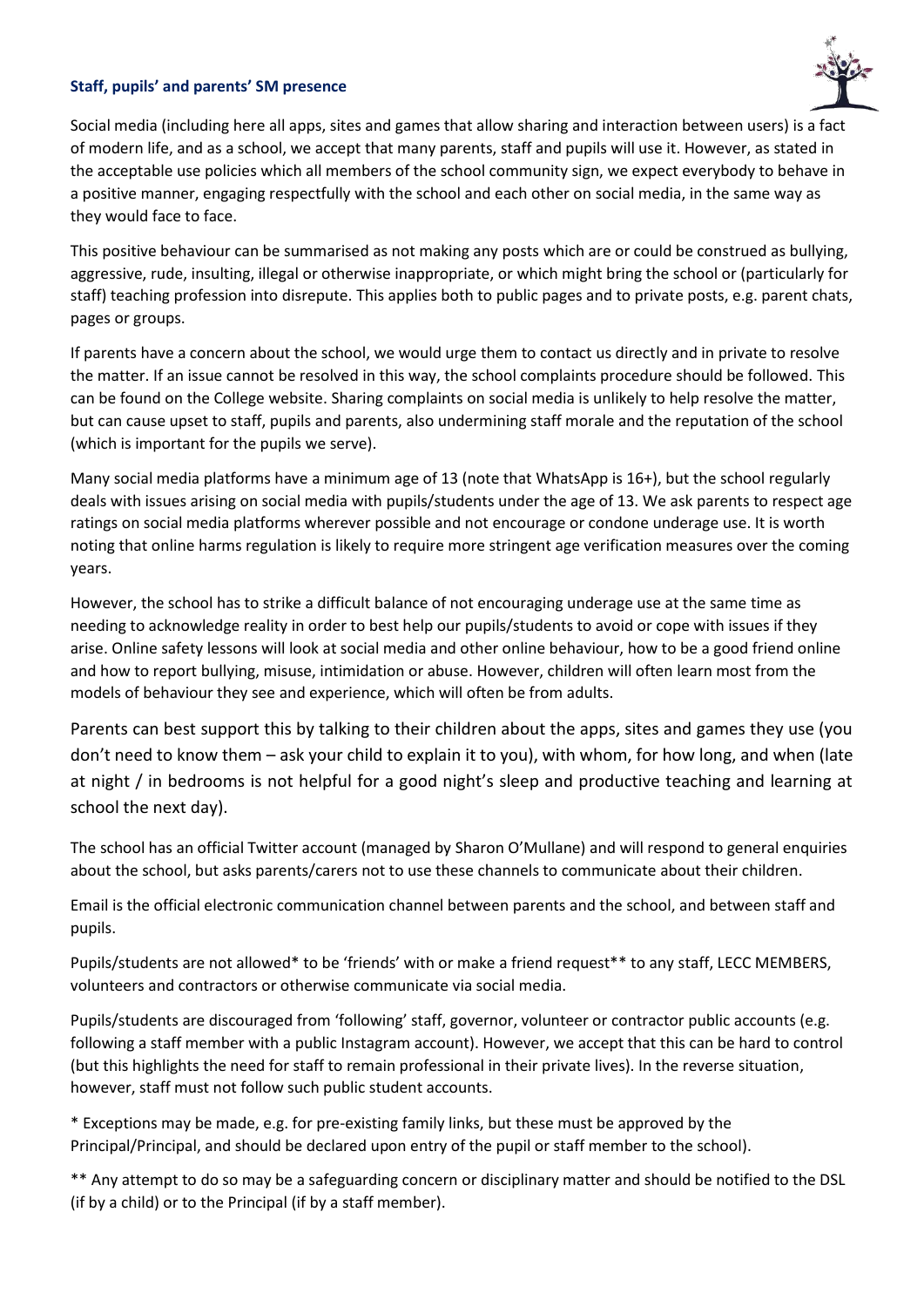Staff are reminded that they are obliged not to bring the school or profession into disrepute and the easiest way to avoid this is to have the strictest privacy settings and avoid inappropriate sharing and oversharing online. They should never discuss the school or its stakeholders on social media and be careful that their personal opinions might not be attributed to the school, trust or local authority, bringing the school into disrepute.

The serious consequences of inappropriate behaviour on social media are underlined by the fact that of the 131 Prohibition Orders issued to staff in 2017, 73 involved social media/technology (and 27 of the 66 orders by August 2018).

All members of the school community are reminded that particularly in the context of social media, it is important to comply with the school policy on Digital Images and Video (see page [22\)](#page-21-1) and permission is sought before uploading photographs, videos or any other information about other people.

The statements of the Acceptable Use Policies (AUPs) which all members of the school community have signed are also relevant to social media activity, as is the school's Data Protection Policy. AUP can be found on Cottenham Village College website.

# <span id="page-24-0"></span>**Device usage**

Remind those with access to school devices about rules on the misuse of school technology – devices used at home should be used just like if they were in full view of a teacher or colleague. Please read the following in conjunction with acceptable use policies and the following sections of this document which all impact upon device usage: copyright, data protection, social media, misuse of technology, and digital images and video.

# <span id="page-24-1"></span>**Personal devices including wearable technology and bring your own device (BYOD)**

- **Pupils/students** To eliminate distractions in lessons ensuring that students do not access inappropriate websites in school on their own electronic devices, mobile phones are banned from school during the school day. Staff are available before and after school to collect and hand back phones as required. Phones may only be brought to school following a request to do so which is done via the established routines for this. Parents are required to complete a CVC request form, available from student services for permission to bring a phone to school. Any student who brings a phone to school without permission will have their phone confiscated by staff and held securely until the parent/carer can come into school to collect it.
- **All staff who work directly with children** should leave their mobile phones on silent and only use them in private staff areas during school hours. See also the [Digital images and video](#page-21-1) section on pag[e 22](#page-21-1) and [Data](#page-18-0)  [protection and data security](#page-18-0) section on page [19.](#page-18-0) Child/staff data should never be downloaded onto a private phone. If a staff member is expecting an important personal call when teaching or otherwise on duty, they may leave their phone with the school office to answer on their behalf or ask for the message to be left with the school office.
- **Volunteers, contractors, LECC MEMBERS** should leave their phones in their pockets and turned off. Under no circumstances should they be used in the presence of children or to take photographs or videos. If this is required (e.g. for contractors to take photos of equipment or buildings), permission of the Principal should be sought (the Principal may choose to delegate this) and this should be done in the presence of a member staff.
- **Parents** are asked to leave their phones in their pockets and turned off when they are on site. They should ask permission before taking any photos, e.g. of displays in corridors or classrooms and avoid capturing other children. When at school events, please refer to the [Digital images and video](#page-21-1) section of this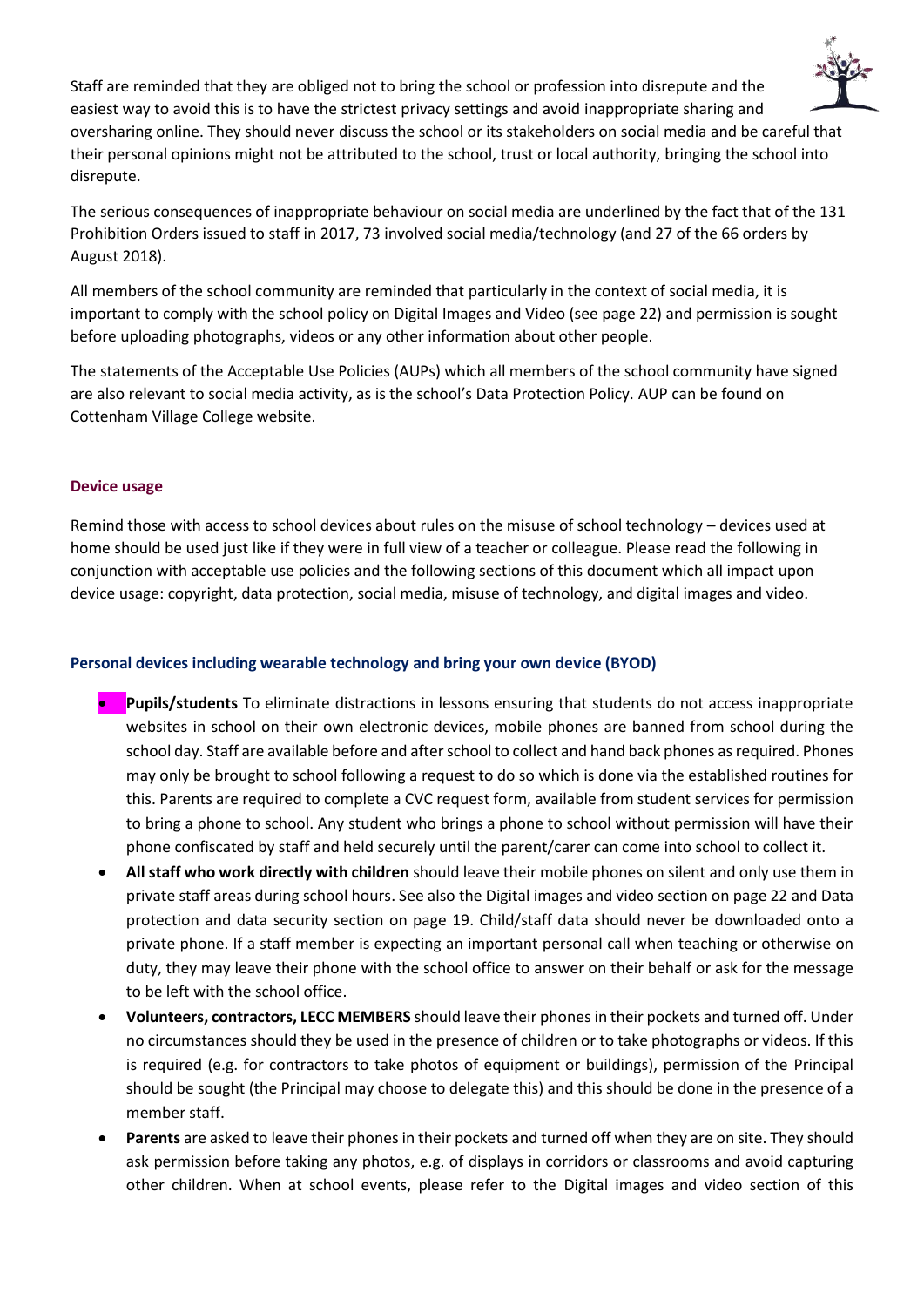document. Parents are asked not to call pupils on their mobile phones during the school day; urgent messages can be passed via the school office.

# <span id="page-25-0"></span>**Network / internet access on school devices**

- **• Pupils/students** are not allowed networked file access via personal devices. Students do not have access to wifi network.
- **Home devices** are issued to some students. These are restricted to the apps/software installed by the school and may be used for learning and reasonable and appropriate personal use at home, but all usage may be tracked.
- **All staff who work directly with children** should leave their mobile phones on silent and only use them in private staff areas during school hours. See also the [Digital images and video](#page-21-1) section on pag[e 22](#page-21-1) and [Data](#page-18-0)  [protection and data security](#page-18-0) section on page [19.](#page-18-0) Child/staff data should never be downloaded onto a private phone.
- **Volunteers, contractors, LECC MEMBERS** have no access to the school network or wireless internet on personal devices. Unless an individual request is made directly to the IT Team by a member of SLT. They can then access the guest wireless network with an individual password for that day, but have no access to networked files/drives, subject to the acceptable use policy. All internet traffic is monitored.
- **Parents** have no access to the school network or wireless internet on personal devices.

#### Trips / events away from school

For school trips/events away from school, teachers will be issued a school duty phone and this number used for any authorised or emergency communications with pupils/students and parents. Any deviation from this policy (e.g. by mistake or because the school phone will not work) will be notified immediately to the Principal. Teachers using their personal phone in an emergency will ensure that the number is hidden to avoid a parent or student accessing a teacher's private phone number. The use of 141 is recommended in this case.

#### <span id="page-25-1"></span>**Searching and confiscation**

In line with the DfE guidance 'Searching, screening and confiscation: advice for schools', the Principal/Principal and staff authorised by them have a statutory power to search pupils/property on school premises. This includes the content of mobile phones and other devices, for example as a result of a reasonable suspicion that a device contains illegal or undesirable material, including but not exclusive to sexual images, pornography, violence or bullying.

Full details of the school's search procedures are available in the school Behaviour Policy available on the schools website.